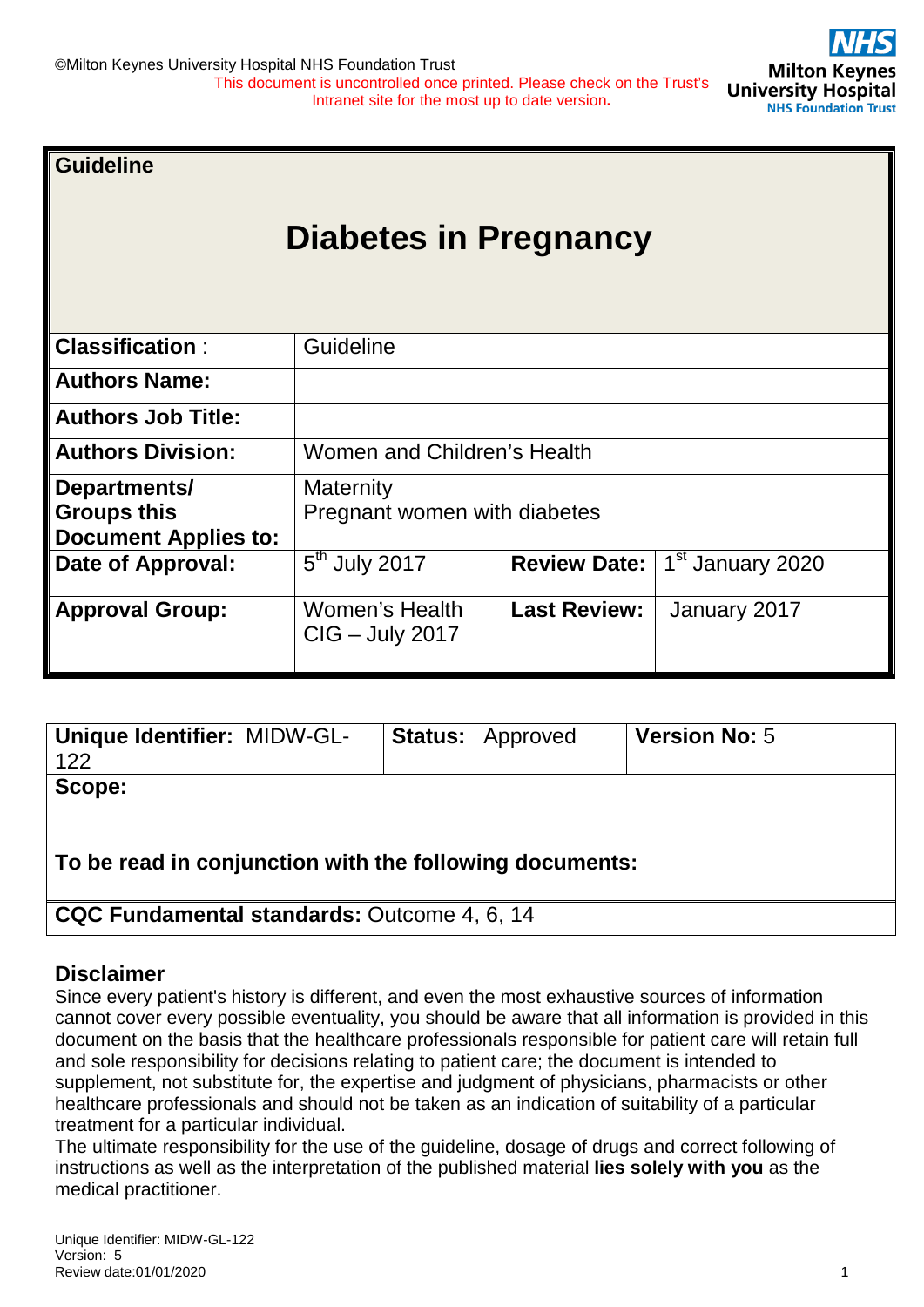

# **Index**

| 1.0                                                                                     |
|-----------------------------------------------------------------------------------------|
| 2.0                                                                                     |
| 3.0                                                                                     |
| 4.0                                                                                     |
| 4.1                                                                                     |
|                                                                                         |
|                                                                                         |
|                                                                                         |
|                                                                                         |
| 4.2.4                                                                                   |
| 4.2.5                                                                                   |
|                                                                                         |
| 4.3.1 Antenatal care for women with Pre-Existing Diabetes (Types 1 & 2) and             |
|                                                                                         |
| 4.3.2                                                                                   |
| 4.3.3                                                                                   |
| 4.3.4                                                                                   |
|                                                                                         |
|                                                                                         |
| 4.3.7 Care for women with Continuous Subcutaneous Insulin Infusion (CSII)               |
|                                                                                         |
| 5.0                                                                                     |
|                                                                                         |
|                                                                                         |
|                                                                                         |
|                                                                                         |
| Appendix 1: Management of Women with Polyhdramnios and/or accelerated growth            |
| at 34 weeks.                                                                            |
| Appendix 2: Treatment recommendations for gestational diabetes 22                       |
| Appendix 3a: Observation of blood glucose in labour and caesarean section for           |
| women with diabetes in pregnancy (Type 1, Type 2 and gestational diabetes) 23           |
| Appendix 3b: Observation of blood glucose in labour and caesarean section for           |
| women with diabetes in pregnancy (Type 1, Type 2 and gestational diabetes) 23           |
| Appendix 3c: Management of blood glucose during labour and caesarean section in         |
|                                                                                         |
| Appendix 4: Management of blood glucose for women with diabetes in pregnancy            |
| who require intravenous insulin infusion following administration of antenatal steroids |
| 30                                                                                      |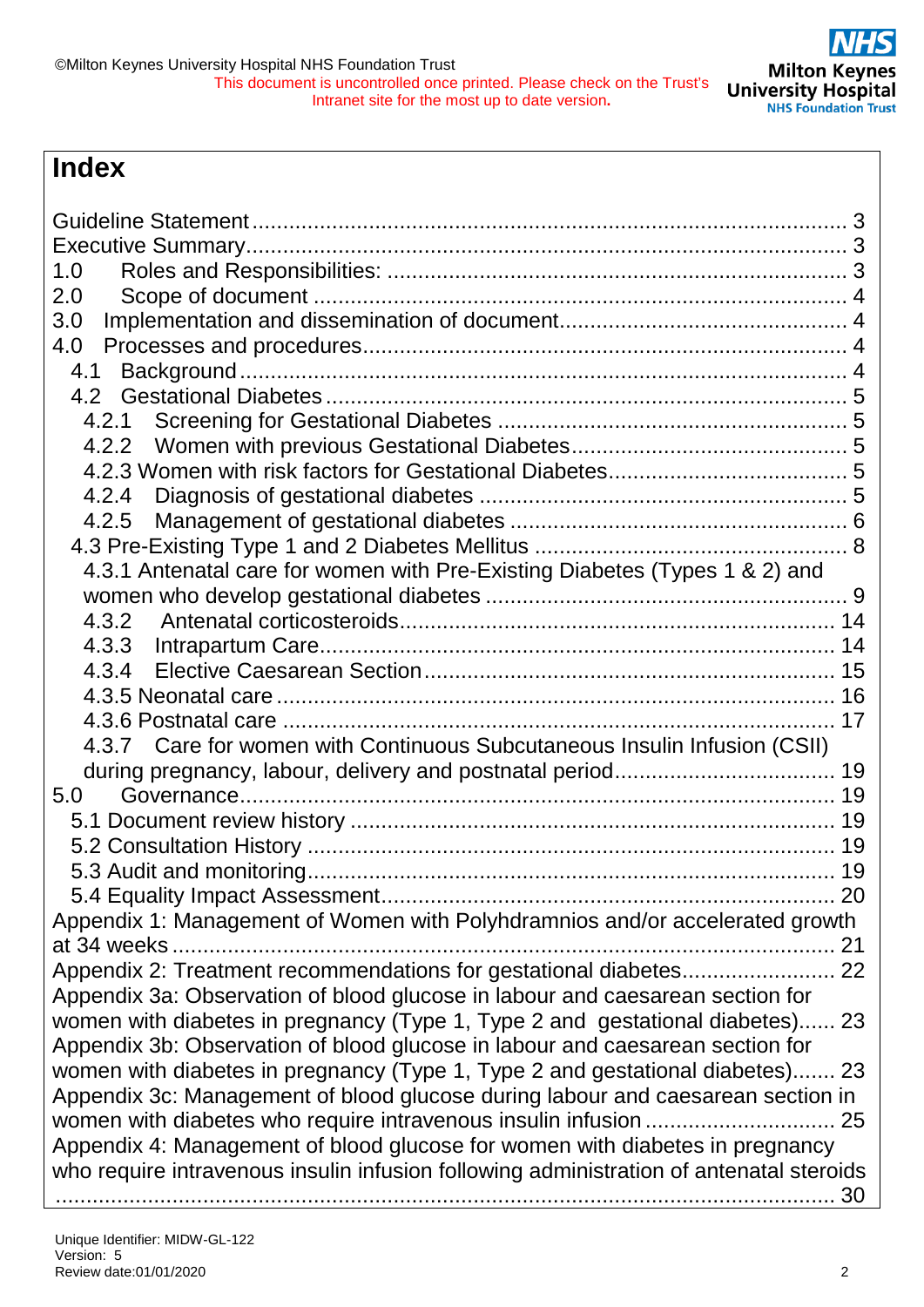

[Appendix 5: Pathway for Women with insulin-treated diabetes telephoning](#page-30-0)  [ADAU/Labour Ward................................................................................................](#page-30-0) 31

## <span id="page-2-0"></span>**Guideline Statement**

Diabetes affects 2-5% of pregnancies, and its prevalence is increasing. This guideline has been developed in response to the publication of NICE guidelines for care of women with diabetes in pregnancy. It should be used in conjunction with 'Diabetes in Pregnancy: Management of diabetes and its complications from pre-conception to the postnatal period' (NICE 2015).

To ensure that all women with pre-existing diabetes type 1 or 2, and those who are at risk of developing or who develop gestational diabetes, receive optimal care resulting in the best possible outcome for mother and baby.

## <span id="page-2-1"></span>**Executive Summary**

- Diabetes mellitus is a disorder of carbohydrate metabolism and is associated with increased risks to the woman and to the developing fetus
- While women with diabetes in pregnancy continue to receive routine antenatal care, the guideline focuses on extra care according to their clinical needs
- The aim of the quideline is to ensure that women are given support to achieve as near normal glycaemic control as possible in order to improve outcome for both mother and baby.
- Care is given in the Joint Clinic by the Diabetes Team.

## <span id="page-2-2"></span>**1.0 Roles and Responsibilities:**

All women with diabetes in pregnancy are seen at the Joint Obstetric/Medical clinic by the diabetes team which consists of the following:

- Consultant Obstetrician with interest in diabetes decision-making and care-planning.
- Consultant Diabetologist with interest in pregnancy decision-making and care-planning.
- Obstetric registrars/SHOs decision-making and care-planning with reference to consultants.
- Diabetes Lead Midwife (DLM) pre-conception, antenatal, intrapartum and postnatal advice and support for women and staff.
- Diabetes Specialist Nurses (DSNs) –Midwives preconception, antenatal, intrapartum and postnatal advice and support with management of diabetes for women and staff
- Dietician dietary advice and support
- Retinal screening retinal screening for women with pre-existing diabetes

The women are also cared for by:

**Midwives** 

Unique Identifier: MIDW-GL-122 Version: 5 Review date:01/01/2020 3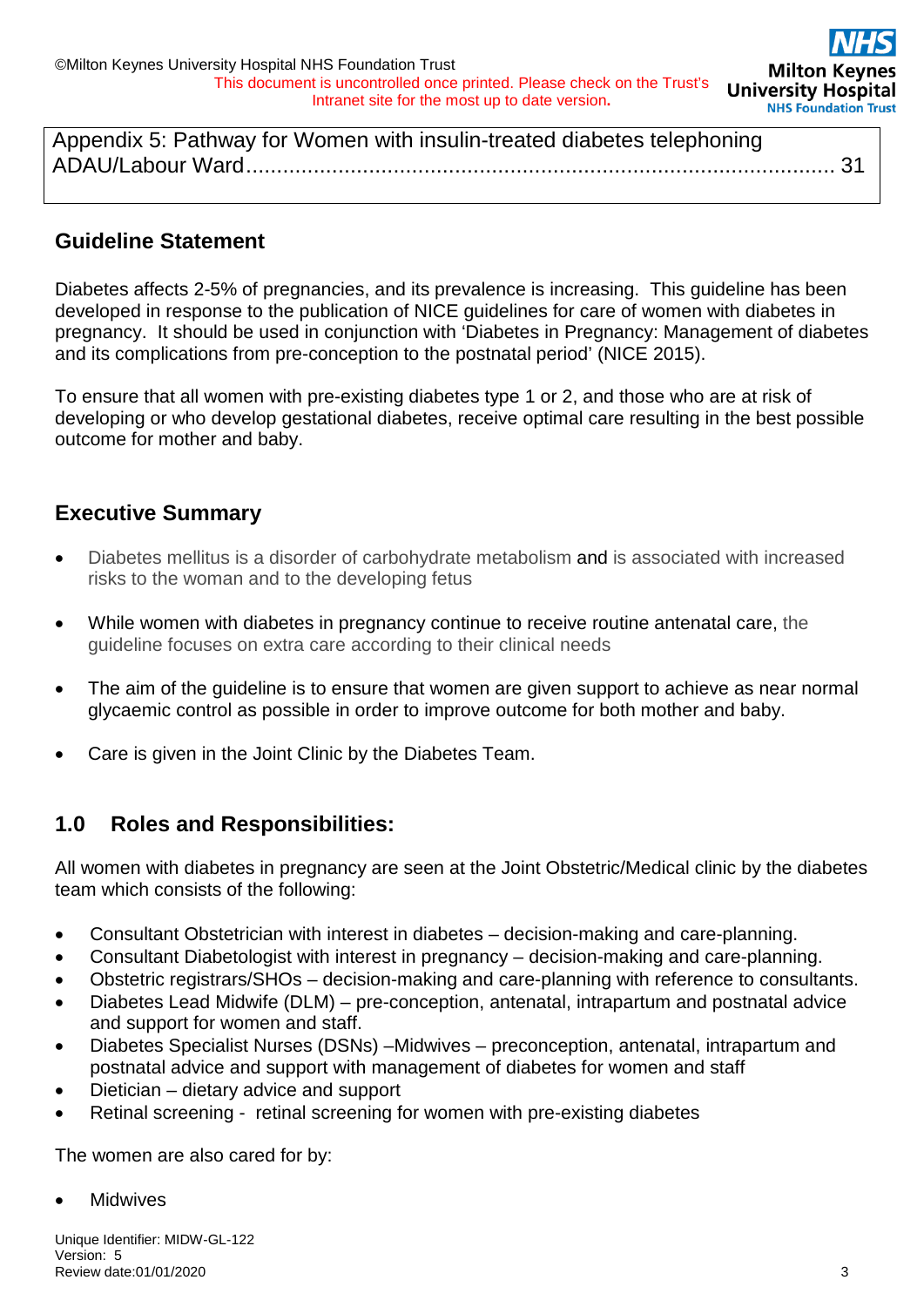

• Nursery nurses and maternity care assistants – caring for babies of diabetic mothers.

# <span id="page-3-0"></span>**2.0 Scope of document**

This guideline applies to all women with pre-existing diabetes (type 1 and type 2) who become pregnant, all women who meet the criteria for screening for gestational diabetes, and all women who develop gestational diabetes.

# <span id="page-3-1"></span>**3.0 Implementation and dissemination of document**

The information within this document will be disseminated throughout the maternity unit by being contained within the hardcopy guidelines folder available in all clinical areas and by being available on the hospital intranet.

## <span id="page-3-2"></span>**4.0 Processes and procedures**

### <span id="page-3-3"></span>**4.1 Background**

There are 3 types of diabetes:

**Type 1 diabetes mellitus** – an absolute deficiency of insulin production, due to autoimmune destruction of the insulin-producing beta cells in the islets of Langerhans in the pancreas. 5-15% of all people with diabetes

**Type 2 diabetes mellitus** – a relative deficiency of insulin production, and/or the insulin produced is not effective (insulin resistance). 85-95% of all people with diabetes.

**Gestational diabetes** (GDM) - carbohydrate intolerance of varying severity which is diagnosed in pregnancy and may or may not resolve after pregnancy." (NICE 2008)

Approximately 87.5% of pregnancies complicated by diabetes are due to gestational diabetes (which may or may not resolve after pregnancy), 7.5% are due to type 1 diabetes and the remaining 5% due to type 2 diabetes (NICE 2015). The incidence of type 2 diabetes is increasing in line with rising obesity rates and the changing ethnic population, as is the incidence of gestational diabetes.

Diabetes in pregnancy is associated with risks to the woman and to the developing fetus. Miscarriage, pre-eclampsia and preterm labour are more common in women with pre-existing diabetes. In addition, diabetic retinopathy can worsen rapidly during pregnancy. Stillbirth, congenital malformations, macrosomia, birth injury, perinatal mortality and postnatal adaptation problems (such as hypoglycaemia) are more common in babies born to women with pre-existing diabetes.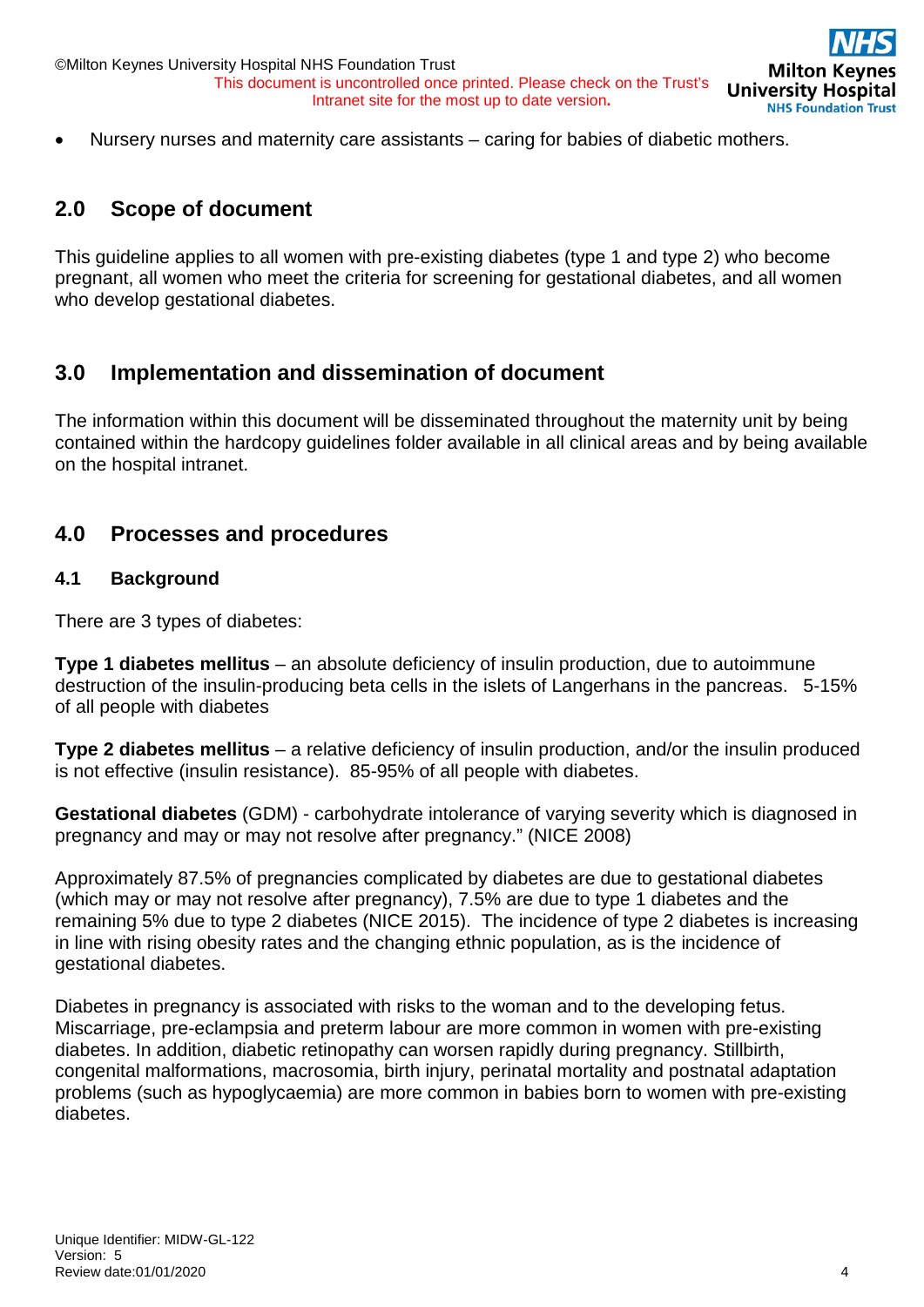This document is uncontrolled once printed. Please check on the Trust's Intranet site for the most up to date version**.**



## <span id="page-4-0"></span>**4.2 Gestational Diabetes**

#### <span id="page-4-1"></span>**4.2.1 Screening for Gestational Diabetes**

NICE (2008) recommends screening for GDM using risk factors as follows:

- BMI ≥30
- Previous macrosomic baby (≥4.5 kg)
- Family history of diabetes  $(1<sup>st</sup>$  degree relative)
- Family origin as follows:
	- $\triangleright$  South Asian (India, Pakistan, Bangladesh)
	- > Black African/Caribbean<br>> Middle Eastern (Saudi A
	- Middle Eastern (Saudi Arabia, UAE, Iraq, Jordan, Syria, Oman, Qatar, Kuwait, Lebanon, Egypt)
- Be aware that glycosuria of 2+ or above on 1 occasion or of 1+ or above on 2 or more occasions detected by reagent strip testing during routine antenatal care may indicate undiagnosed gestational diabetes. If this is observed, consider further testing to exclude gestational diabetes.(NICE, 2015)
- Increased maternal age 40 years or above (Screening for gestational diabetes mellitus: U.S. Preventive Services Task Force recommendation statement, 2014).
- PCOS (Diabetes Care, 2010 Jan; 33(Suppl1): S11-S61,doi: 10,2337/dc10-S011).

#### <span id="page-4-2"></span>**4.2.2 Women with previous Gestational Diabetes**

• Do not use fasting plasma glucose, random blood glucose, HbA1c, glucose challenge test or urinalysis for glucose to assess risk of developing gestational diabetes. **[2015]**

Offer women who have had gestational diabetes in a previous pregnancy:

- early self-monitoring of blood glucose **or**
- a 75 g 2-hour OGTT as soon as possible after booking (whether in the first or second trimester), and a further 75 g 2-hour OGTT at 24–28 weeks if the results of the first OGTT are normal. **[new 2015]**

#### <span id="page-4-3"></span>**4.2.3 Women with risk factors for Gestational Diabetes**

- Offer women with any of the other risk factors for gestational diabetes, a 75 g 2-hour OGTT at 24–28 weeks. **[2015]**
- For women with accelerated growth and/or polyhydramnios after 34 weeks see Appendix 1

#### <span id="page-4-4"></span>**4.2.4 Diagnosis of gestational diabetes**

- If the 75 g oral glucose tolerance test (OGTT) is used to test for gestational diabetes, diagnosis should be made using the criteria defined by the World Health Organization:
- Diagnose gestational diabetes if the woman has either:
	- 1. a fasting plasma glucose level of 5.6 mmol/litre or above or
	- 2. a 2 hour plasma glucose level of 7.8 mmol/litre or above (NICE, 2015)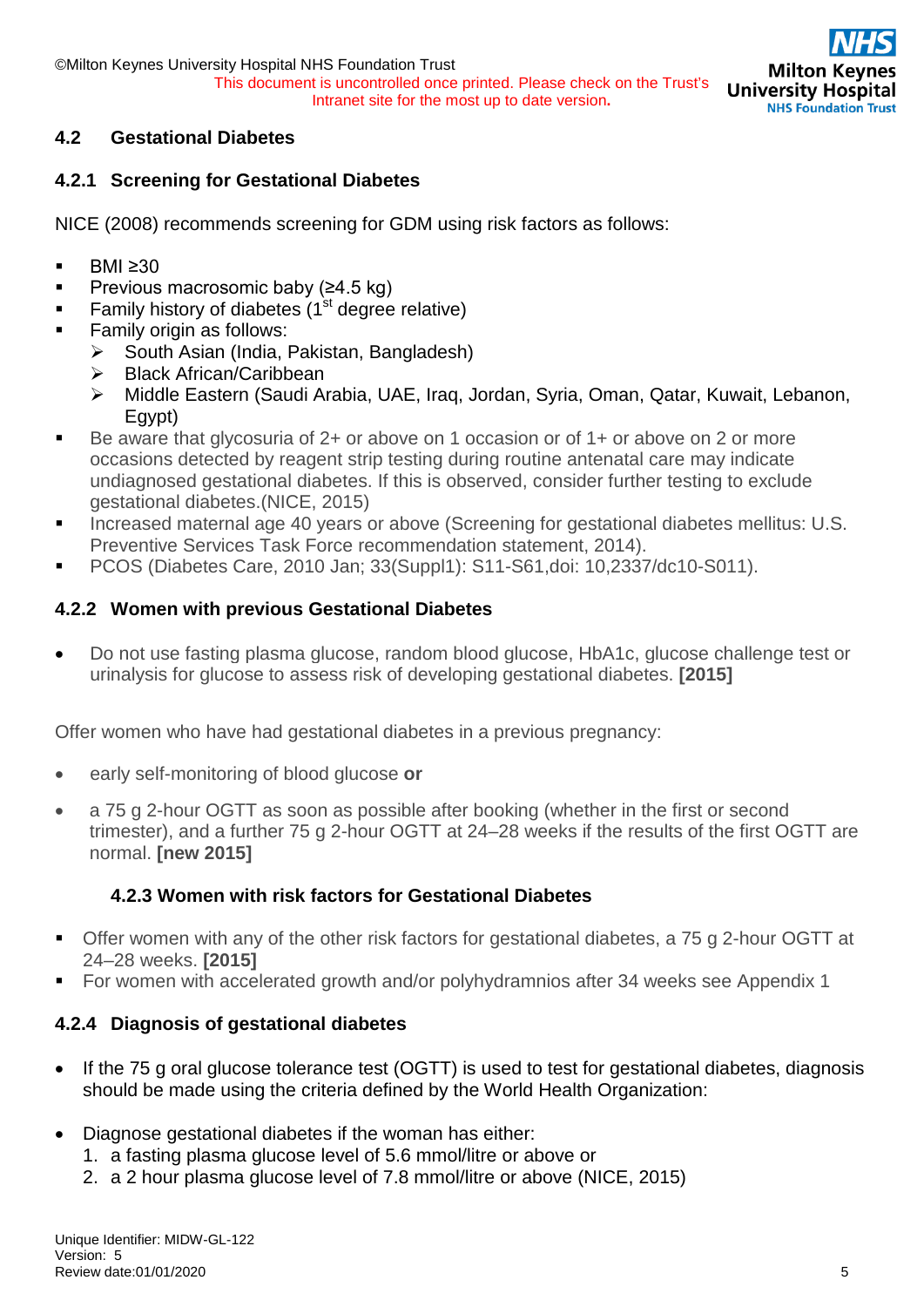©Milton Keynes University Hospital NHS Foundation Trust This document is uncontrolled once printed. Please check on the Trust's Intranet site for the most up to date version**.**



- NICE 2015 guideline recommends offering women with a diagnosis of gestational diabetes a review with the joint diabetes and antenatal service within 1 week**.**
- Inform the primary healthcare team when a woman is diagnosed with gestational diabetes **[new 2015]**

# <span id="page-5-0"></span>**4.2.5 Management of gestational diabetes**

On diagnosis:

- Refer to Diabetes Midwife for home blood glucose monitoring. **[2015]**
- Give patient information leaflet Gestational Diabetes Mellitus.
- Explain to women with gestational diabetes:
	- 1. about the implications (both short and long term) of the diagnosis for her and her baby
	- 2. that good blood glucose control throughout pregnancy will reduce the risk of fetal macrosomia, trauma during birth (for her and her baby), induction of labour and/or caesarean section, neonatal hypoglycaemia and perinatal death
	- 3. that treatment includes changes in diet and exercise, and could involve medicines, eg metformin and/or insulin. **[new 2015]**
- Use the same capillary plasma glucose target levels for women with gestational diabetes as for women with pre-existing diabetes **[2015]** Advise pregnant women with any form of diabetes to maintain their capillary plasma glucose below the following target levels, if these are achievable without causing problematic hypoglycaemia:
	- o fasting: 5.3 mmol/litre

#### **and**

- o 1 hour after meals: 7.8 mmol/litre **or**
- o 2 hours after meals: 6.4 mmol/litre. **[new 2015]**
- Test urgently for ketonaemia if a pregnant woman with any form of diabetes presents with hyperglycaemia or is unwell, to exclude diabetic ketoacidosis. [new 2015]
- Tailor blood glucose-lowering therapy to the blood glucose profile and personal preferences of the woman with gestational diabetes. **[new 2015]**
- Offer women advice about changes in diet and exercise at the time of diagnosis of gestational diabetes. **[new 2015]**
- Advise women with gestational diabetes to eat a healthy diet during pregnancy, and emphasise that foods with a low glycaemic index should replace those with a high glycaemic index. **[new 2015]**
- Refer all women with gestational diabetes to a dietitian. **[new 2015]**
- Advise women with gestational diabetes to take regular exercise (such as walking for 30 minutes after a meal) to improve blood glucose control. **[new 2015]**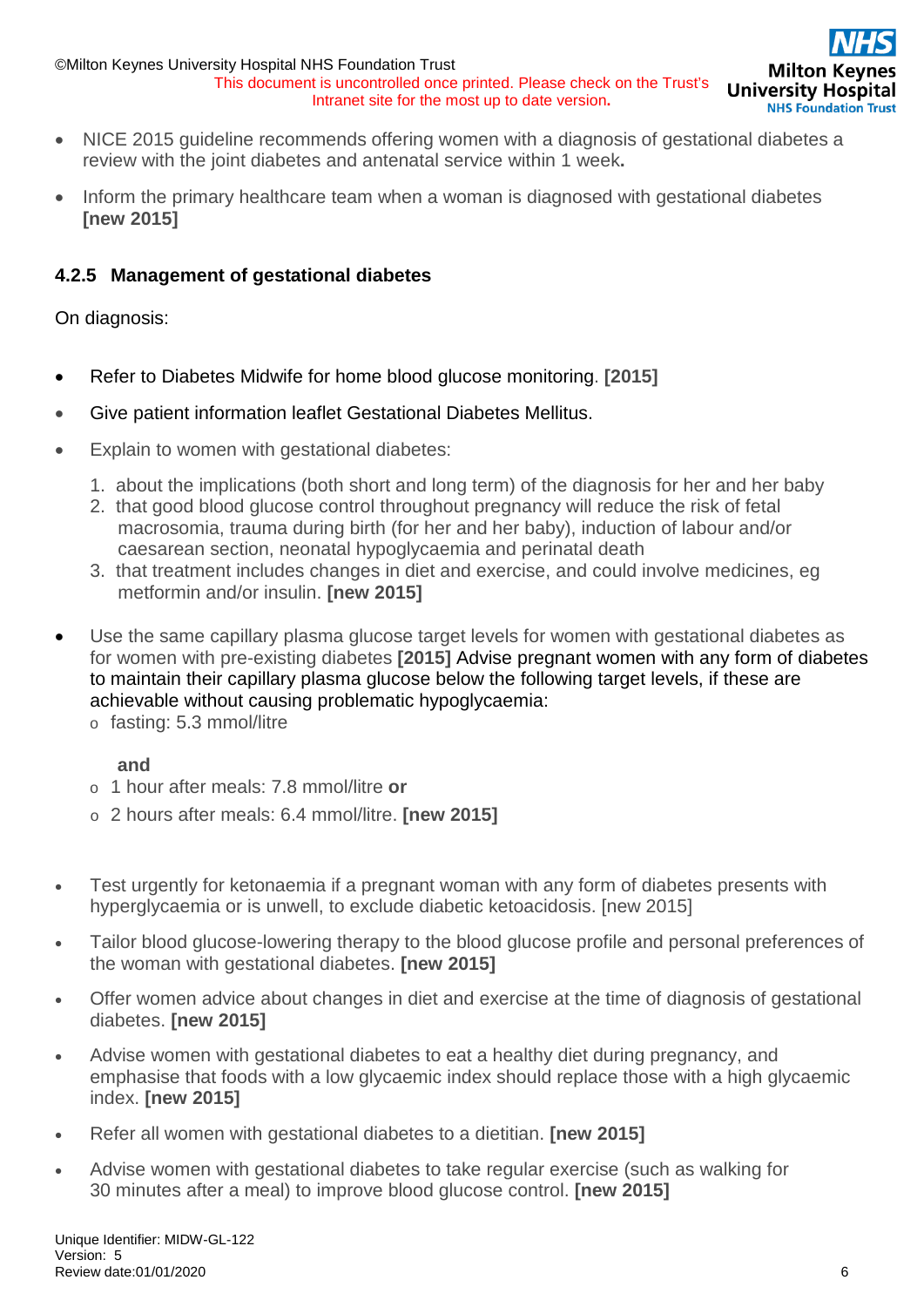

- Offer a trial of changes in diet and exercise to women with gestational diabetes who have a fasting plasma glucose level below 7 mmol/litre at diagnosis. **[new 2015]**
- Offer metformin<sup>[2]</sup> to women with gestational diabetes if blood glucose targets are not met using changes in diet and exercise within 1–2 weeks. **[new 2015]**
- Offer insulin instead of metformin to women with gestational diabetes if metformin is contraindicated or unacceptable to the woman. **[new 2015]**
- Offer addition of insulin to the treatments of changes in diet, exercise and metformin<sup>[\[2\]](https://www.nice.org.uk/guidance/ng3/chapter/1-Recommendations%23ftn.footnote_2)</sup> for women with gestational diabetes if blood glucose targets are not met. **[new 2015]**
- Offer immediate treatment with insulin, with or without metformin<sup>[\[2\]](https://www.nice.org.uk/guidance/ng3/chapter/1-Recommendations%23ftn.footnote_2)</sup>, as well as changes in diet and exercise, to women with gestational diabetes who have a fasting plasma glucose level of 7.0 mmol/litre or above at diagnosis. **[new 2015]**
- Consider immediate treatment with insulin, with or without metformin<sup>[\[2\]](https://www.nice.org.uk/guidance/ng3/chapter/1-Recommendations%23ftn.footnote_2)</sup>, as well as changes in diet and exercise, for women with gestational diabetes who have a fasting plasma glucose level of between 6.0 and 6.9 mmol/litre if there are complications such as macrosomia or hydramnios. **[new 2015]**.
- Consider glibenclamide<sup>[\[4\]](https://www.nice.org.uk/guidance/ng3/chapter/1-Recommendations%23ftn.footnote_4)</sup> for women with gestational diabetes:
	- in whom blood glucose targets are not achieved with metformin but who decline insulin therapy **or**
	- who cannot tolerate metformin. **[new 2015]**
- To remain in contact with Diabetes Lead Midwife on a 1-2 weekly basis
- Give patient information leaflet Expressing Colostrum Antenatally.
- Advise that the birth should take place in a hospital with advanced neonatal resuscitation skills available 24 hours a day.
- The rest of the antenatal, intrapartum and postnatal care should be managed as below for women with pre-existing diabetes. Women should still receive routine care with community midwife as appropriate in between appointments at the Joint Clinic (See Appendix 1: Specific antenatal care for women with diabetes)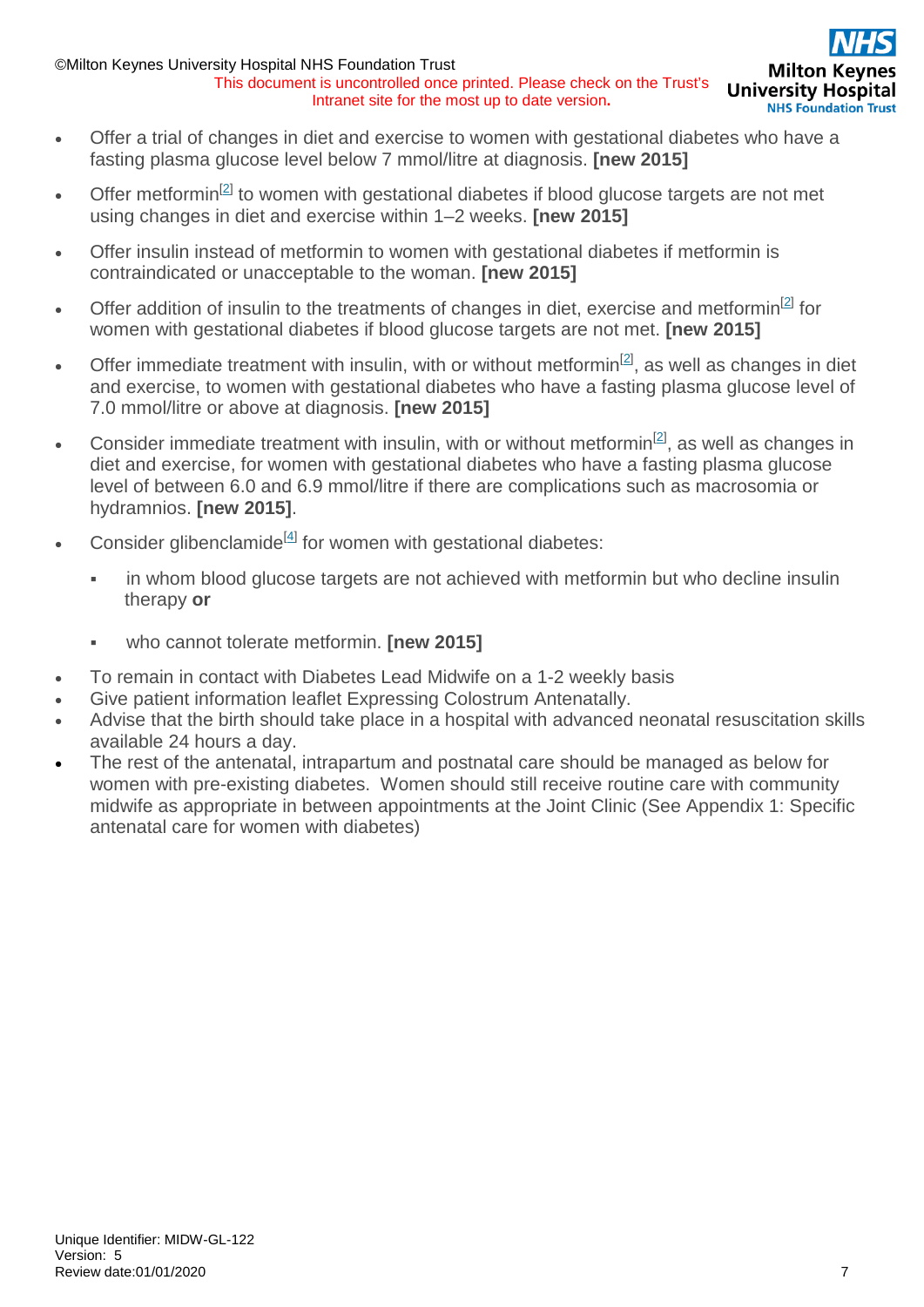

## <span id="page-7-0"></span>**4.3 Pre-Existing Type 1 and 2 Diabetes Mellitus**

#### **Initial pathway for women with pre-existing Type 1 & 2 diabetes mellitus**

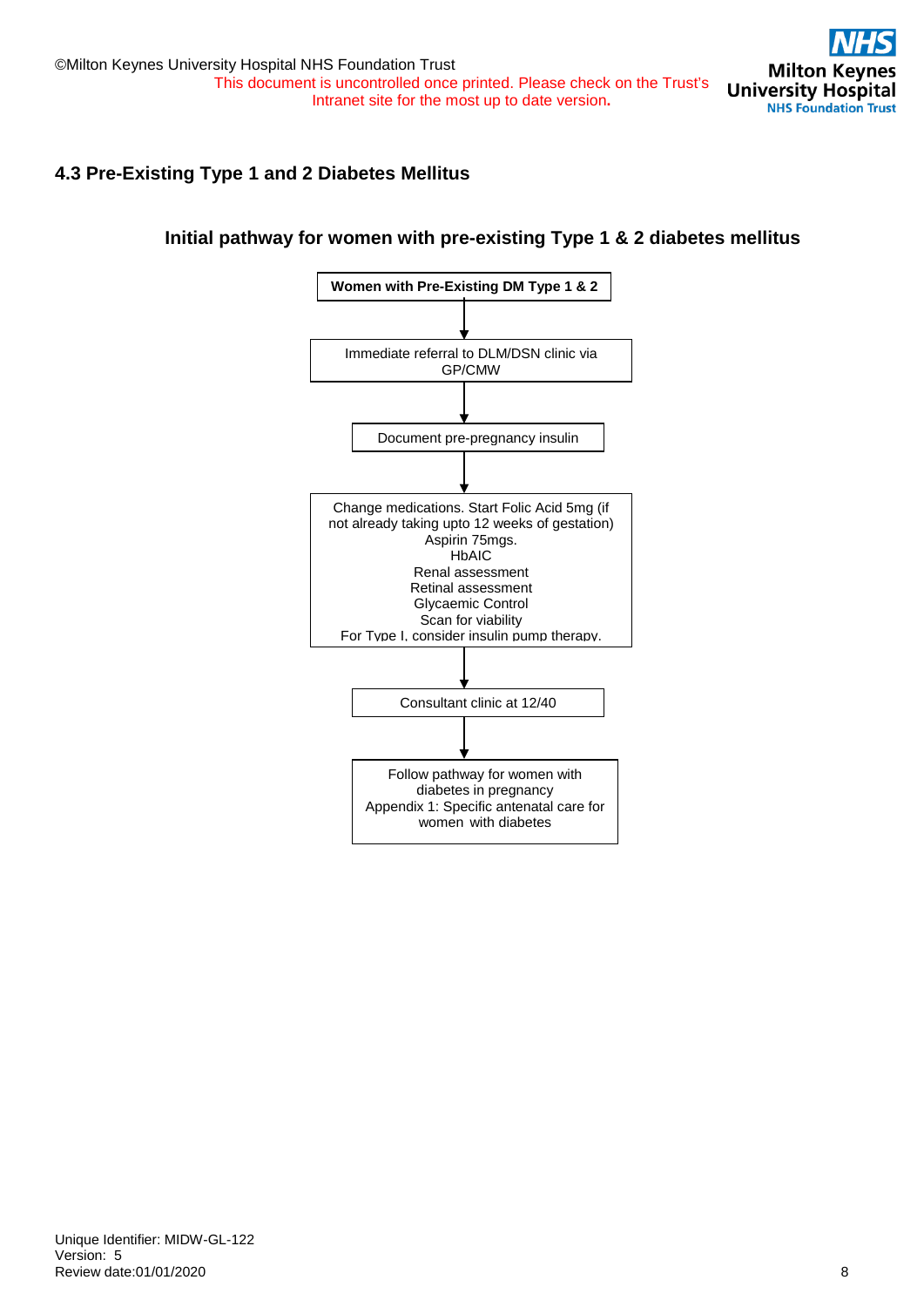

#### <span id="page-8-0"></span>**4.3.1 Antenatal care for women with Pre-Existing Diabetes (Types 1 & 2) and women who develop gestational diabetes**

### **Monitoring blood glucose**

Advise pregnant women with type 1 diabetes to test their fasting, pre-meal, 1-hour post-meal and bedtime blood glucose levels daily during pregnancy. **[new 2015]**

Advise pregnant women with type 2 diabetes or gestational diabetes who are on a multiple daily insulin injection regimen to test their fasting, pre-meal, 1-hour post-meal and bedtime blood glucose levels daily during pregnancy. **[new 2015]**

Advise pregnant women with type 2 diabetes or gestational diabetes to test their fasting and 1-hour post-meal blood glucose levels daily during pregnancy if they are:

- on diet and exercise therapy **or**
- taking oral therapy (with or without diet and exercise therapy) or single-dose intermediate-acting or long-acting insulin. **[new 2015]**

#### **Target blood glucose levels**

Agree individualised targets for self-monitoring of blood glucose with women with diabetes in pregnancy, taking into account the risk of hypoglycaemia. **[2008]**

Advise pregnant women with any form of diabetes to maintain their capillary plasma glucose below the following target levels, if these are achievable without causing problematic hypoglycaemia:

- fasting: 5.3 mmol/litre
- **and** • 1 hour after meals: 7.8 mmol/litre **or**
- 2 hours after meals: 6.4 mmol/litre. **[new 2015]**

Advise pregnant women with diabetes who are on insulin or glibenclamide to maintain their capillary plasma glucose level above 4 mmol/litre. **[new 2015]**

## **Monitoring HbA1c**

Measure HbA1c levels in all pregnant women with pre-existing diabetes at the booking appointment to determine the level of risk for the pregnancy. **[new 2015]**

Consider measuring HbA1c levels in the second and third trimesters of pregnancy for women with pre-existing diabetes to assess the level of risk for the pregnancy. **[new 2015]**

Be aware that level of risk for the pregnancy for women with pre-existing diabetes increases with an HbA1c level above 48 mmol/mol (6.5%). **[new 2015]**

Measure HbA1c levels in all women with gestational diabetes at the time of diagnosis to identify those who may have pre-existing type 2 diabetes. **[new 2015]**

Do not use HbA1c levels routinely to assess a woman's blood glucose control in the second and third trimesters of pregnancy. **[2008]**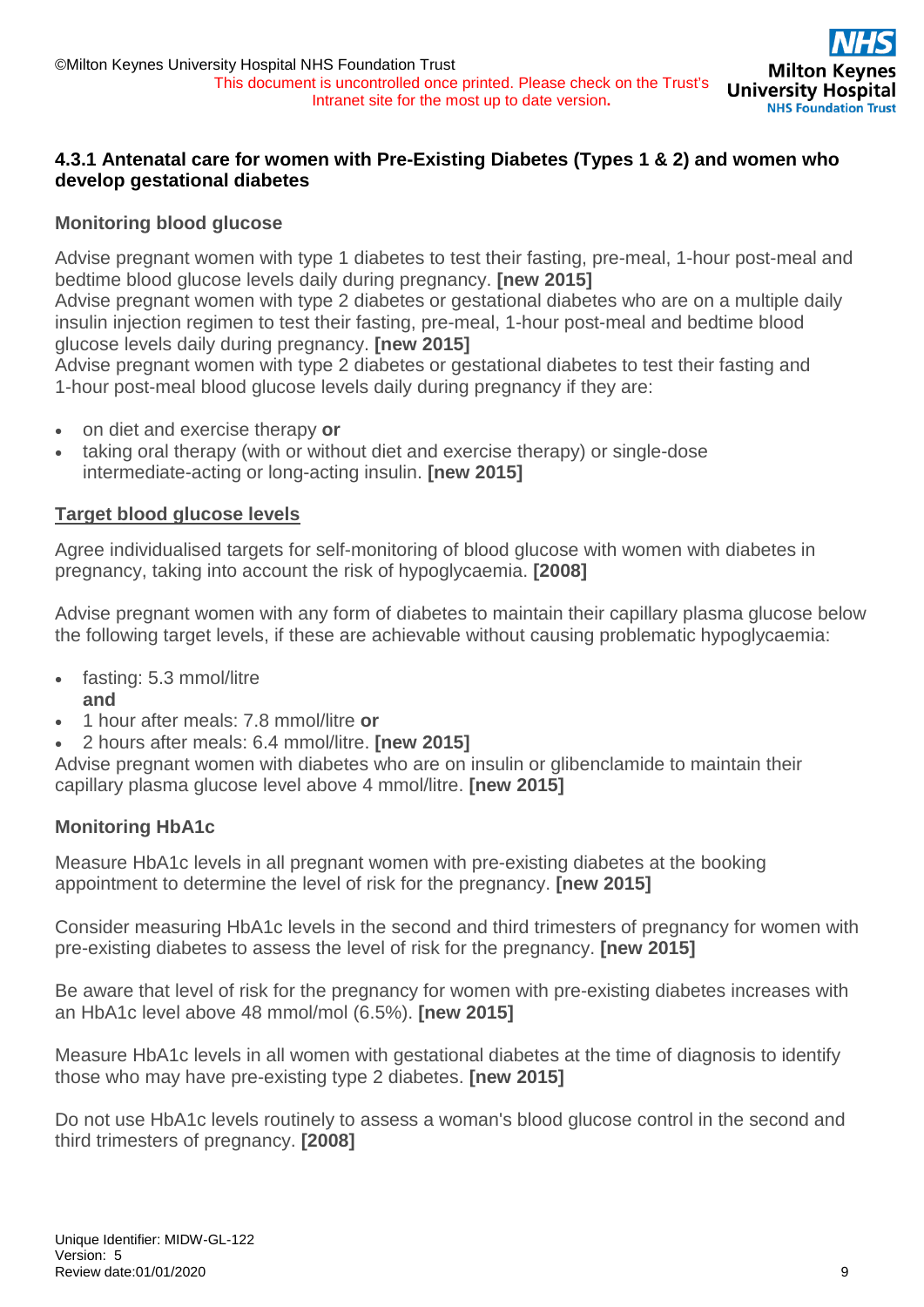

#### **Managing diabetes during pregnancy**

#### **Insulin treatment and risks of hypoglycaemia**

Be aware that the rapid-acting insulin analogues (aspart and lispro) have advantages over soluble human insulin during pregnancy and consider their use. **[2008]**

Advise women with insulin-treated diabetes of the risks of hypoglycaemia and impaired awareness of hypoglycaemia in pregnancy, particularly in the first trimester. **[2008]**

Advise pregnant women with insulin-treated diabetes to always have available a fast-acting form of glucose (for example, dextrose tablets or glucose-containing drinks). **[2008, amended 2015]**

Provide glucagon to pregnant women with type 1 diabetes for use if needed. Instruct the woman and her partner or other family members in its use. **[2008, amended 2015]**

Offer women with insulin-treated diabetes continuous subcutaneous insulin infusion (CSII; also known as insulin pump therapy) during pregnancy if adequate blood glucose control is not obtained by multiple daily injections of insulin without significant disabling hypoglycaemia and if appropriat[e\[5\]](https://www.nice.org.uk/guidance/ng3/chapter/1-Recommendations%23ftn.footnote_5) . **[2008**

#### **Continuous glucose monitoring**

Do not offer continuous glucose monitoring routinely to pregnant women with diabetes. **[new 2015]**

Consider continuous glucose monitoring for pregnant women on insulin therapy:

- who have problematic severe hypoglycaemia (with or without impaired awareness of hypoglycaemia) **or**
- who have unstable blood glucose levels (to minimise variability) **or**
- to gain information about variability in blood glucose levels. **[new 2015]**

Ensure that support is available for pregnant women who are using continuous glucose monitoring from a member of the joint diabetes and antenatal care team with expertise in its use. **[new 2015]**

#### **Ketone testing and diabetic ketoacidosis**

Offer pregnant women with type 1 diabetes blood ketone testing strips and a meter, and advise them to test for ketonaemia and to seek urgent medical advice if they become hyperglycaemic or unwell. **[new 2015]**

Advise pregnant women with type 2 diabetes or gestational diabetes to seek urgent medical advice if they become hyperglycaemic or unwell. **[new 2015]**

Test urgently for ketonaemia if a pregnant woman with any form of diabetes presents with hyperglycaemia or is unwell, to exclude diabetic ketoacidosis. **[new 2015]**

During pregnancy, admit immediately women who are suspected of having diabetic ketoacidosis for level 2 critical care[\[6\]](https://www.nice.org.uk/guidance/ng3/chapter/1-Recommendations%23ftn.footnote_6) , where they can receive both medical and obstetric care. **[2008]**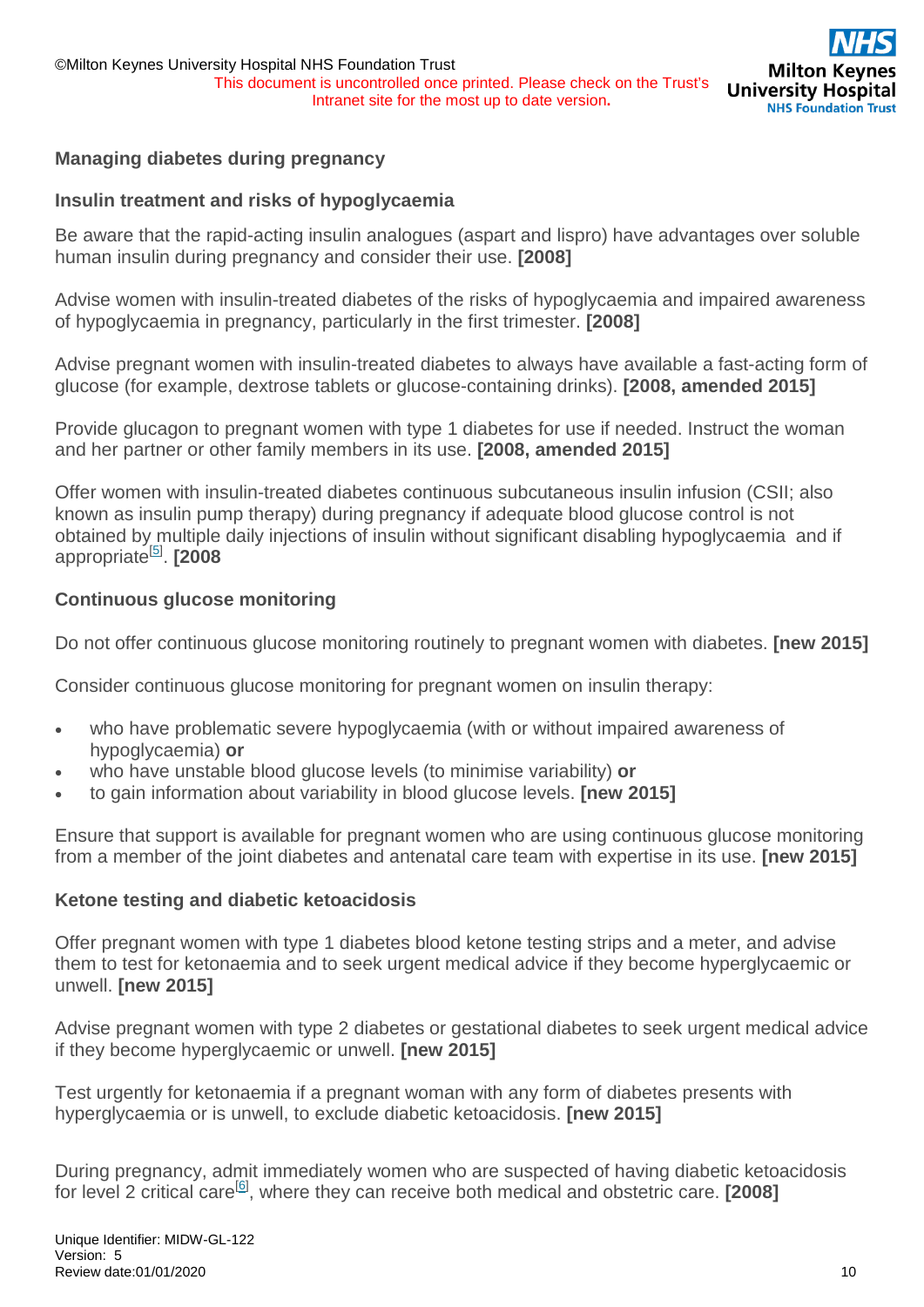**Nb If women who are insulin treated feel unwell, advise to ring Labour Ward – see Appendix 5: Flowchart for management of women with insulin-treated diabetes telephoning Labour Ward or ADAU for advice** 

#### **Retinal assessment during pregnancy**

Offer pregnant women with pre-existing diabetes retinal assessment by digital imaging with mydriasis using tropicamide following their first antenatal clinic appointment (unless they have had a retinal assessment in the last 3 months), and again at 28 weeks. If any diabetic retinopathy is present at booking, perform an additional retinal assessment at 16–20 weeks. **[2008, amended 2015]**

Diabetic retinopathy should not be considered a contraindication to rapid optimisation of blood glucose control in women who present with a high HbA1c in early pregnancy. **[2008]**

Ensure that women who have preproliferative diabetic retinopathy or any form of referable retinopathy diagnosed during pregnancy have ophthalmological follow-up for at least 6 months after the birth of the baby. **[2008, amended 2015]**

Diabetic retinopathy should not be considered a contraindication to vaginal birth. **[2008]**

### **Renal assessment during pregnancy**

If renal assessment has not been undertaken in the preceding 3 months in women with pre-existing diabetes, arrange it at the first contact in pregnancy. If the serum creatinine is abnormal (120 micromol/litre or more), the urinary albumin:creatinine ratio is greater than 30 mg/mmol or total protein excretion exceeds 0.5 g/day, referral to a nephrologist should be considered (eGFR should not be used during pregnancy). Thromboprophylaxis should be considered for women with nephrotic range proteinuria above 5 g/day (albumin:creatinine ratio greater than 220 mg/mmol). **[2008, amended 2015]**

## **Detecting congenital malformations**

Offer women with diabetes an ultrasound scan for detecting fetal structural abnormalities, including examination of the fetal heart (4 chambers, outflow tracts and 3 vessels), at 20 weeks. **[2008, amended 2015]**

#### **Monitoring fetal growth and wellbeing**

Offer pregnant women with diabetes ultrasound monitoring of fetal growth and amniotic fluid volume every 4 weeks from 28 to 36 weeks. **[2008]**

Routine monitoring of fetal wellbeing (using methods such as fetal umbilical artery Doppler recording, fetal heart rate recording and biophysical profile testing) before 38 weeks is not recommended in pregnant women with diabetes, unless there is a risk of fetal growth restriction. **[2008, amended 2015]**

Provide an individualised approach to monitoring fetal growth and wellbeing for women with diabetes and a risk of fetal growth restriction (macrovascular disease and/or nephropathy). **[2008, amended 2015]**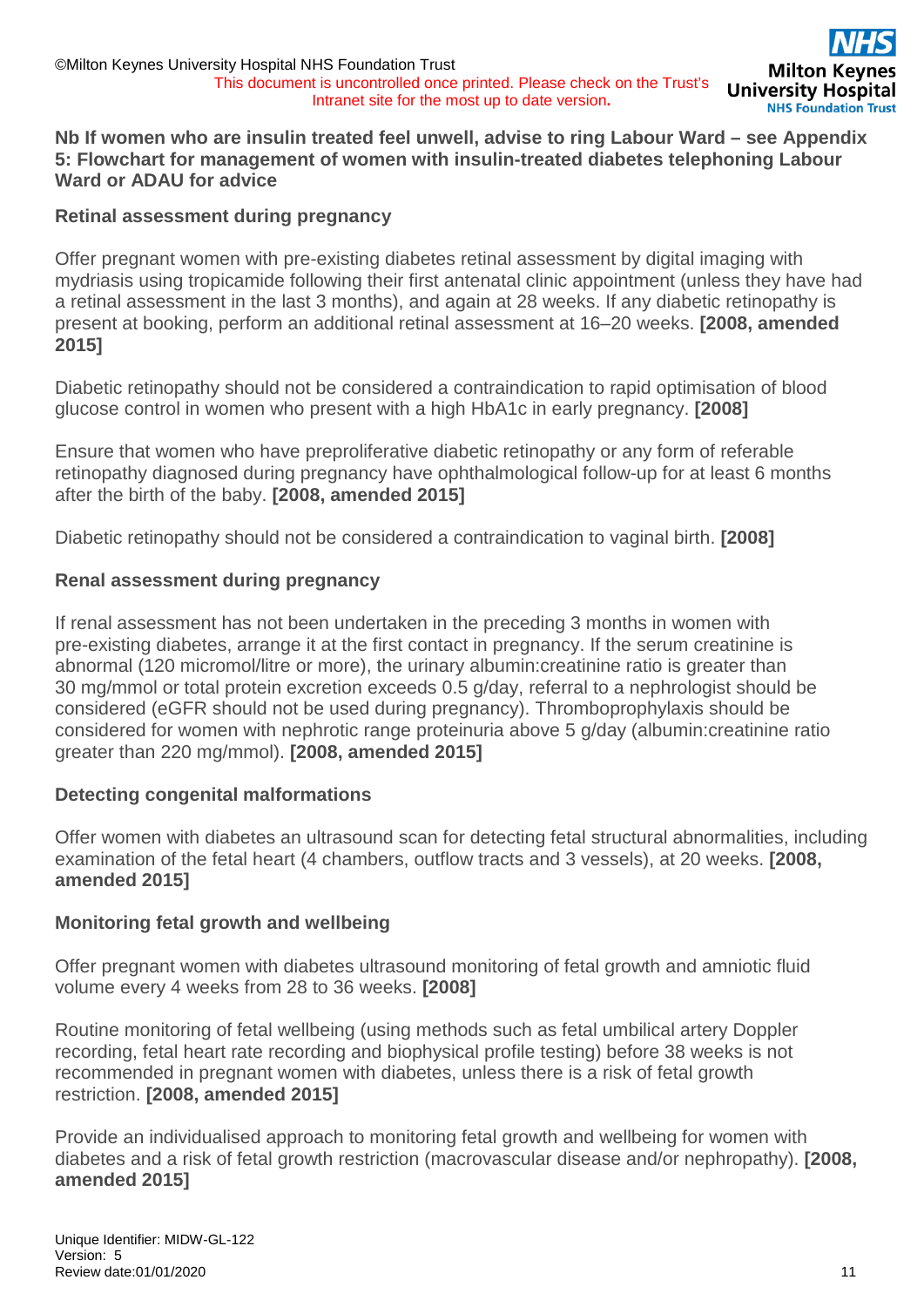#### **Organisation of antenatal care**

Offer immediate contact with a joint diabetes and antenatal service to women with diabetes who are pregnant. **[2008]**

Ensure that women with diabetes have contact with the joint diabetes and antenatal service for assessment of blood glucose control every 1–2 weeks throughout pregnancy. **[2008, amended 2015]**

At antenatal appointments, provide care specifically for women with diabetes, in addition to the care provided routinely for healthy pregnant women (see the NICE guideline on [antenatal care\)](http://www.nice.org.uk/guidance/cg62). Table 1 describes how care for women with diabetes differs from routine antenatal care. At each appointment, offer the woman ongoing opportunities for information and education. **[2008, amended 2015]**

#### **Table 1 Timetable of antenatal appointments**

| <b>Appointment</b>                                                               | Care for women with diabetes during                                                                                                                                                                                                                                                                                                                                                                                                                                                                                                                                                                                                                                                                                                                                                                                                                                                                                                                                                                                                                                                                                             |
|----------------------------------------------------------------------------------|---------------------------------------------------------------------------------------------------------------------------------------------------------------------------------------------------------------------------------------------------------------------------------------------------------------------------------------------------------------------------------------------------------------------------------------------------------------------------------------------------------------------------------------------------------------------------------------------------------------------------------------------------------------------------------------------------------------------------------------------------------------------------------------------------------------------------------------------------------------------------------------------------------------------------------------------------------------------------------------------------------------------------------------------------------------------------------------------------------------------------------|
|                                                                                  |                                                                                                                                                                                                                                                                                                                                                                                                                                                                                                                                                                                                                                                                                                                                                                                                                                                                                                                                                                                                                                                                                                                                 |
| Booking appointment (joint diabetes and<br>antenatal care) - ideally by 10 weeks | pregnancy<br>Discuss information, education and advice<br>about how diabetes will affect the<br>pregnancy, birth and early parenting (such<br>as breastfeeding and initial care of the<br>baby).<br>If the woman has been attending for<br>preconception care and advice, continue to<br>provide information, education and advice in<br>relation to achieving optimal blood glucose<br>control (including dietary advice).<br>If the woman has not attended for<br>preconception care and advice, give<br>information, education and advice for the<br>first time, take a clinical history to establish<br>the extent of diabetes-related complications<br>(including neuropathy and vascular<br>disease), and review medicines for diabetes<br>and its complications.<br>Offer retinal assessment for women with<br>pre-existing diabetes unless the woman has<br>been assessed in the last 3 months.<br>Offer renal assessment for women with<br>pre-existing diabetes if this has not been<br>performed in the last 3 months.<br>Arrange contact with the joint diabetes and<br>antenatal clinic every 1-2 weeks throughout |
|                                                                                  | pregnancy for all women with diabetes.<br>Measure HbA1c levels for women with                                                                                                                                                                                                                                                                                                                                                                                                                                                                                                                                                                                                                                                                                                                                                                                                                                                                                                                                                                                                                                                   |
|                                                                                  | pre-existing diabetes to determine the level                                                                                                                                                                                                                                                                                                                                                                                                                                                                                                                                                                                                                                                                                                                                                                                                                                                                                                                                                                                                                                                                                    |
|                                                                                  | of risk for the pregnancy.<br>Offer self-monitoring of blood glucose or a                                                                                                                                                                                                                                                                                                                                                                                                                                                                                                                                                                                                                                                                                                                                                                                                                                                                                                                                                                                                                                                       |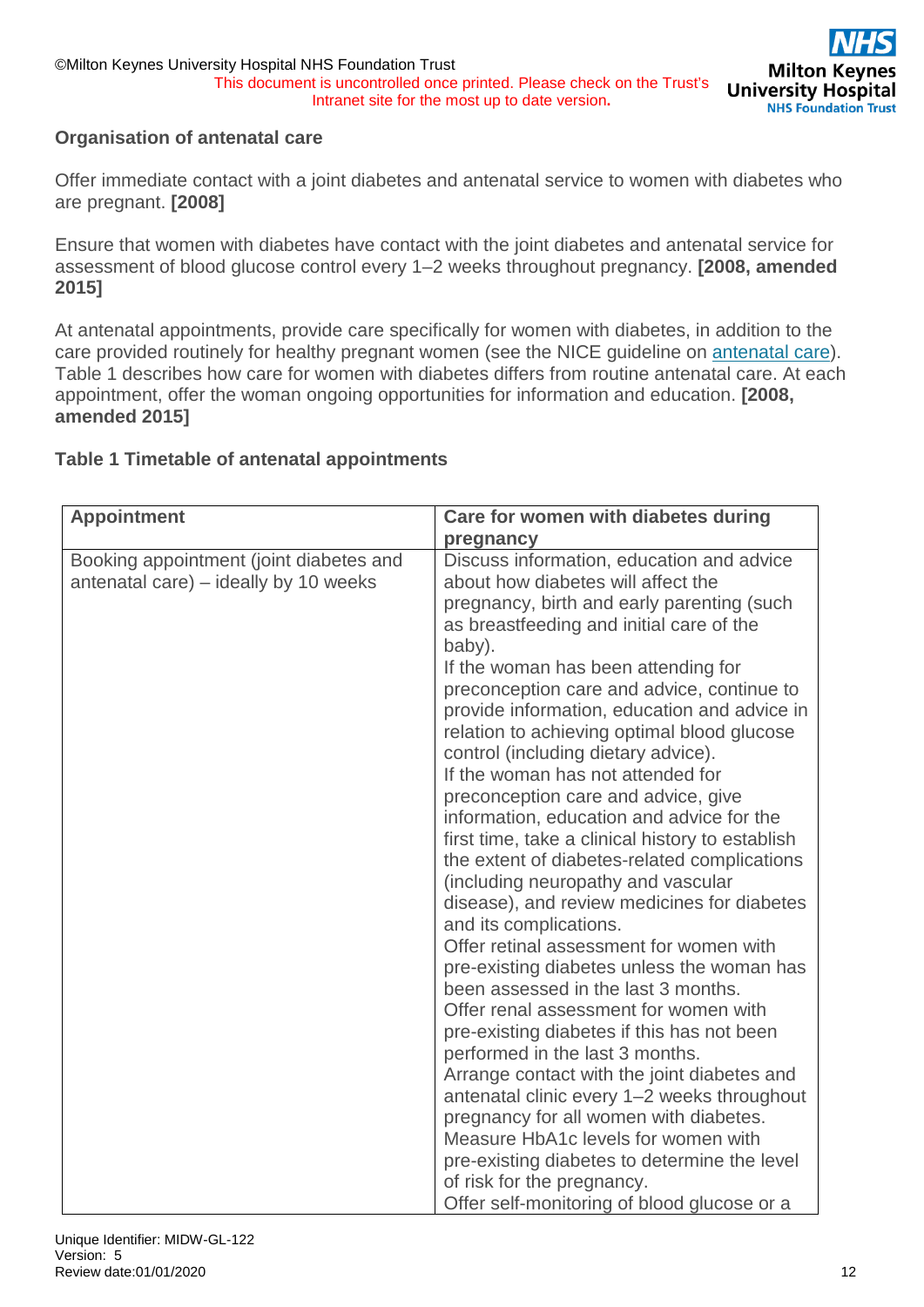

|                                    | 75 g 2-hour OGTT as soon as possible for<br>women with a history of gestational diabetes<br>who book in the first trimester.<br>Confirm viability of pregnancy and<br>gestational age at 7-9 weeks.                                                                                                                                                                                                                             |
|------------------------------------|---------------------------------------------------------------------------------------------------------------------------------------------------------------------------------------------------------------------------------------------------------------------------------------------------------------------------------------------------------------------------------------------------------------------------------|
| 16 weeks                           | Offer retinal assessment at 16-20 weeks to<br>women with pre-existing diabetes if diabetic<br>retinopathy was present at their first<br>antenatal clinic visit.<br>Offer self-monitoring of blood glucose or a<br>75 g 2-hour OGTT as soon as possible for<br>women with a history of gestational diabetes<br>who book in the second trimester                                                                                  |
| 20 weeks                           | Offer an ultrasound scan for detecting fetal<br>structural abnormalities, including<br>examination of the fetal heart (4 chambers,<br>outflow tracts and 3 vessels).                                                                                                                                                                                                                                                            |
| 28 weeks                           | Offer ultrasound monitoring of fetal growth<br>and amniotic fluid volume.<br>Offer retinal assessment to all women with<br>pre-existing diabetes.<br>Women diagnosed with gestational diabetes<br>as a result of routine antenatal testing at<br>24-28 weeks enter the care pathway.                                                                                                                                            |
| 32 weeks                           | Offer ultrasound monitoring of fetal growth<br>and amniotic fluid volume.<br>Offer nulliparous women all routine<br>investigations normally scheduled for<br>31 weeks in routine antenatal care.                                                                                                                                                                                                                                |
| 34 weeks                           | No additional or different care for women<br>with diabetes.                                                                                                                                                                                                                                                                                                                                                                     |
| 36 weeks                           | Offer ultrasound monitoring of fetal growth<br>and amniotic fluid volume.<br>Provide information and advice about:<br>timing, mode and management of<br>birth<br>analgesia and anaesthesia<br>changes to blood glucose-lowering<br>therapy during and after birth<br>care of the baby after birth<br>initiation of breastfeeding and the<br>effect of breastfeeding on blood<br>glucose control<br>contraception and follow-up. |
| $37^{+0}$ weeks to $38^{+6}$ weeks | Offer induction of labour, or caesarean<br>section if indicated, to women with type 1 or                                                                                                                                                                                                                                                                                                                                        |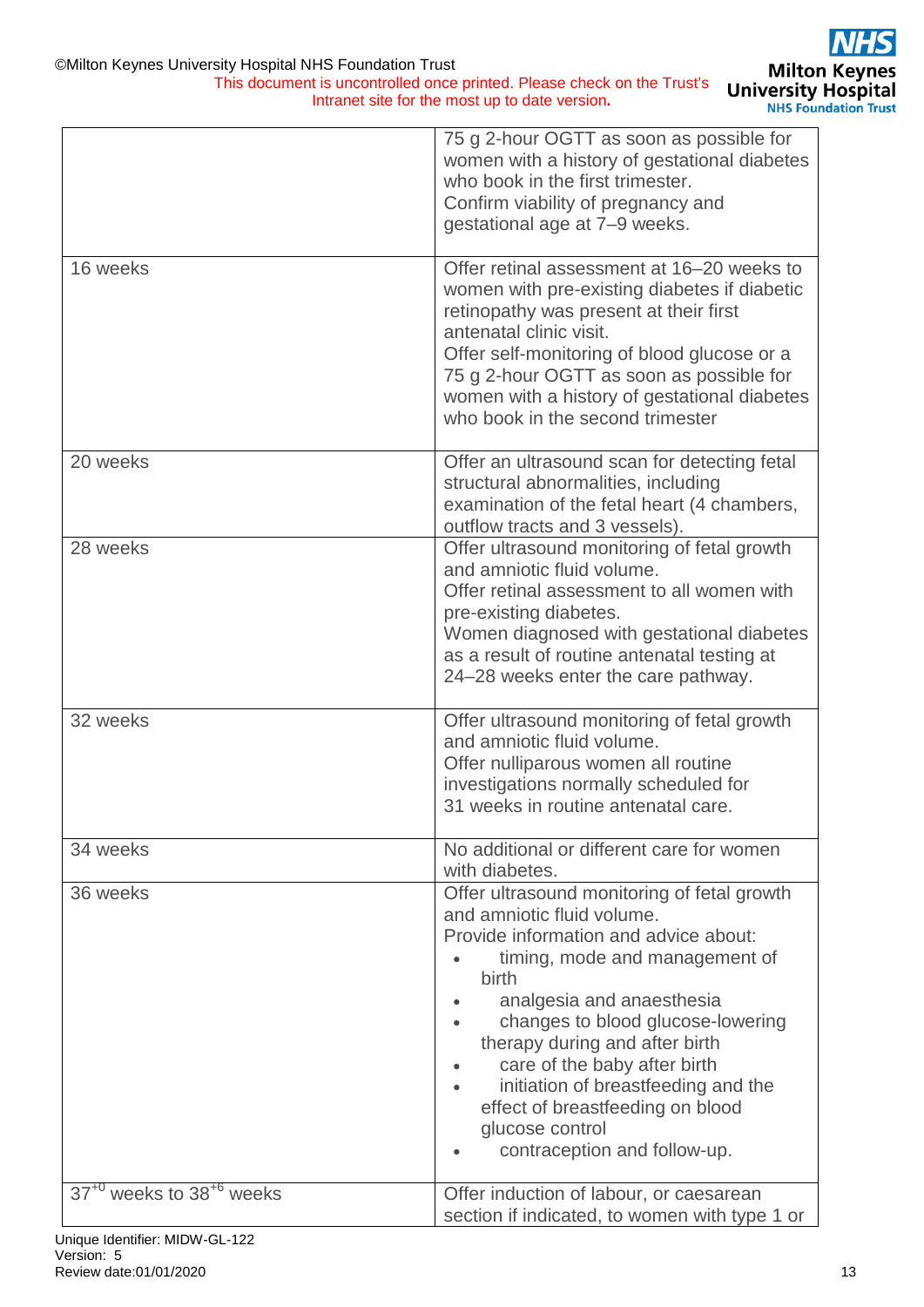

|          | type 2 diabetes; otherwise await<br>spontaneous labour                                                                                    |
|----------|-------------------------------------------------------------------------------------------------------------------------------------------|
| 38 weeks | Offer tests of fetal wellbeing                                                                                                            |
| 39 weeks | Offer tests of fetal wellbeing.<br>Advise women with uncomplicated<br>gestational diabetes to give birth no later<br>than $40^{+6}$ weeks |

Women with diabetes should also receive routine care according to the schedule of appointments in the NICE guideline on [antenatal care,](http://www.nice.org.uk/guidance/cg62) including appointments at 25 weeks (for nulliparous women) and 34 weeks, but with the exception of the appointment for nulliparous women at 31 weeks.

### <span id="page-13-0"></span>**4.3.2 Antenatal corticosteroids**

Diabetes should not be considered a contraindication to antenatal steroids for fetal lung maturation or to tocolysis. **[2008]**

In women with insulin-treated diabetes (GDM or pre-existing) who are receiving steroids for fetal lung maturation, give additional insulin according to an agreed protocol and monitor them closely. **[2008, amended 2015] See appendix 4** 

Do not use betamimetic medicines for tocolysis in women with diabetes. **[2008**

• women using insulin pump see Insulin Management Plan for Pregnant Women utilising Continuous Subcutaneous Insulin Infusion (CSII) during pregnancy, labour, delivery and postnatal period

#### <span id="page-13-1"></span>**4.3.3 Intrapartum Care**

#### **Timing and mode of birth**

Discuss the timing and mode of birth with pregnant women with diabetes during antenatal appointments, especially during the third trimester. **[new 2015]**

Advise pregnant women with type 1 or type 2 diabetes and no other complications to have an elective birth by induction of labour, or by elective caesarean section if indicated, between 37+0 weeks and 38+6 weeks of pregnancy. **[new 2015]**

Consider elective birth before  $37^{+0}$  weeks for women with type 1 or type 2 diabetes if there are metabolic or any other maternal or fetal complications. **[new 2015]**

Advise women with gestational diabetes to give birth no later than  $40^{+6}$  weeks, and offer elective birth (by induction of labour, or by caesarean section if indicated) to women who have not given birth by this time. **[new 2015]**

Consider elective birth before 40<sup>+6</sup> weeks for women with gestational diabetes if there are maternal or fetal complications. **[new 2015]**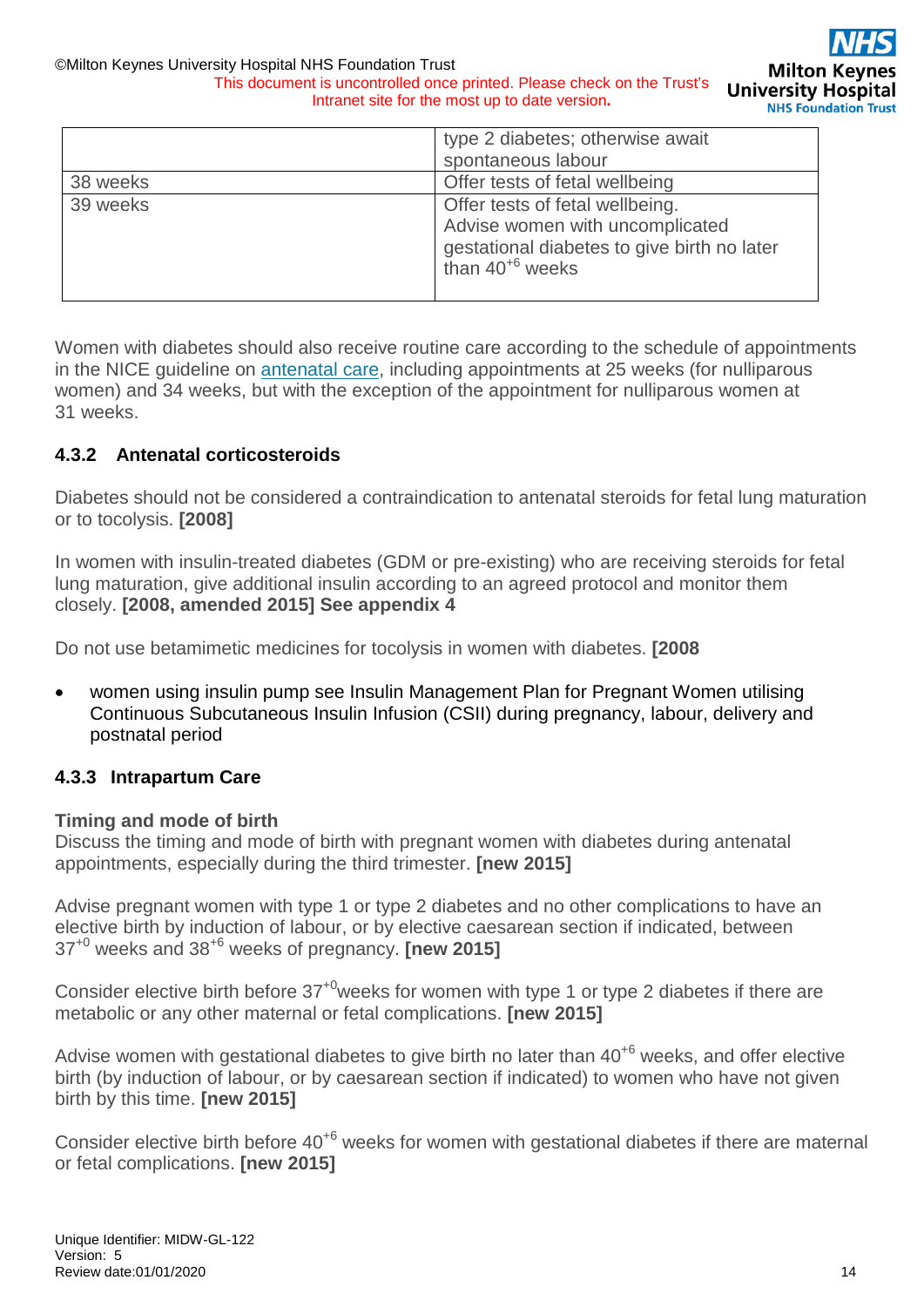©Milton Keynes University Hospital NHS Foundation Trust This document is uncontrolled once printed. Please check on the Trust's Intranet site for the most up to date version**.**



Diabetes should not in itself be considered a contraindication to attempting vaginal birth after a previous caesarean section. **[2008]**

Explain to pregnant women with diabetes who have an ultrasound-diagnosed macrosomic fetus about the risks and benefits of vaginal birth, induction of labour and caesarean section. **[2008]**

#### **Anaesthesia**

Offer women with diabetes and comorbidities such as obesity or autonomic neuropathy an anaesthetic assessment in the third trimester of pregnancy. **[2008]**

If general anaesthesia is used for the birth in women with diabetes, monitor blood glucose every 30 minutes from induction of general anaesthesia until after the baby is born and the woman is fully conscious. **[2008]**

#### **Blood glucose control during labour and birth (Appendix 3)**

Monitor capillary plasma glucose every hour during labour and birth in women with diabetes, and aim to maintain between 4 and 7 mmol/litre. **[2008, amended 2015]**

Intravenous dextrose and insulin infusion should be commenced for women with type 1 diabetes from the onset of established labour. **[2008]**

Use intravenous dextrose and insulin infusion during labour and birth for women with diabetes whose capillary plasma glucose is >7.0 on 2 consecutive readings. **[2008, amended 2015]**

**Remember that some women labour and deliver rapidly and there may not be time to commence the intravenous insulin infusion – it is more important for these women to receive appropriate labour care. Neonatal and maternal blood glucose can be monitored postnatally as usual**

#### <span id="page-14-0"></span>**4.3.4 Elective Caesarean Section**

#### **Women with pre-existing type 1 diabetes**

- Women to take normal hypoglycaemic therapy the night before elective CS, to fast from midnight and to attend Ward 9 at 0730 without having had either their morning dose of insulin or breakfast. They will be placed FIRST on the morning caesarean section list. Sliding scale (Appendix 3c) to be commenced as soon as possible and continued until tolerating normal diet and able to resume their insulin injections as per the postnatal plan in their notes
- If general anaesthesia is required, monitor blood glucose every 30 minutes until the woman is fully conscious

#### **Women with pre-existing type 2 diabetes or gestational diabetes**

- Women to take normal treatment the night before elective CS, to fast from midnight, and to attend Ward 9 at 0730.
- Monitor capillary blood glucose on an hourly basis and if more than two consecutive readings of ≥7.0 mmol/l commence intravenous insulin infusion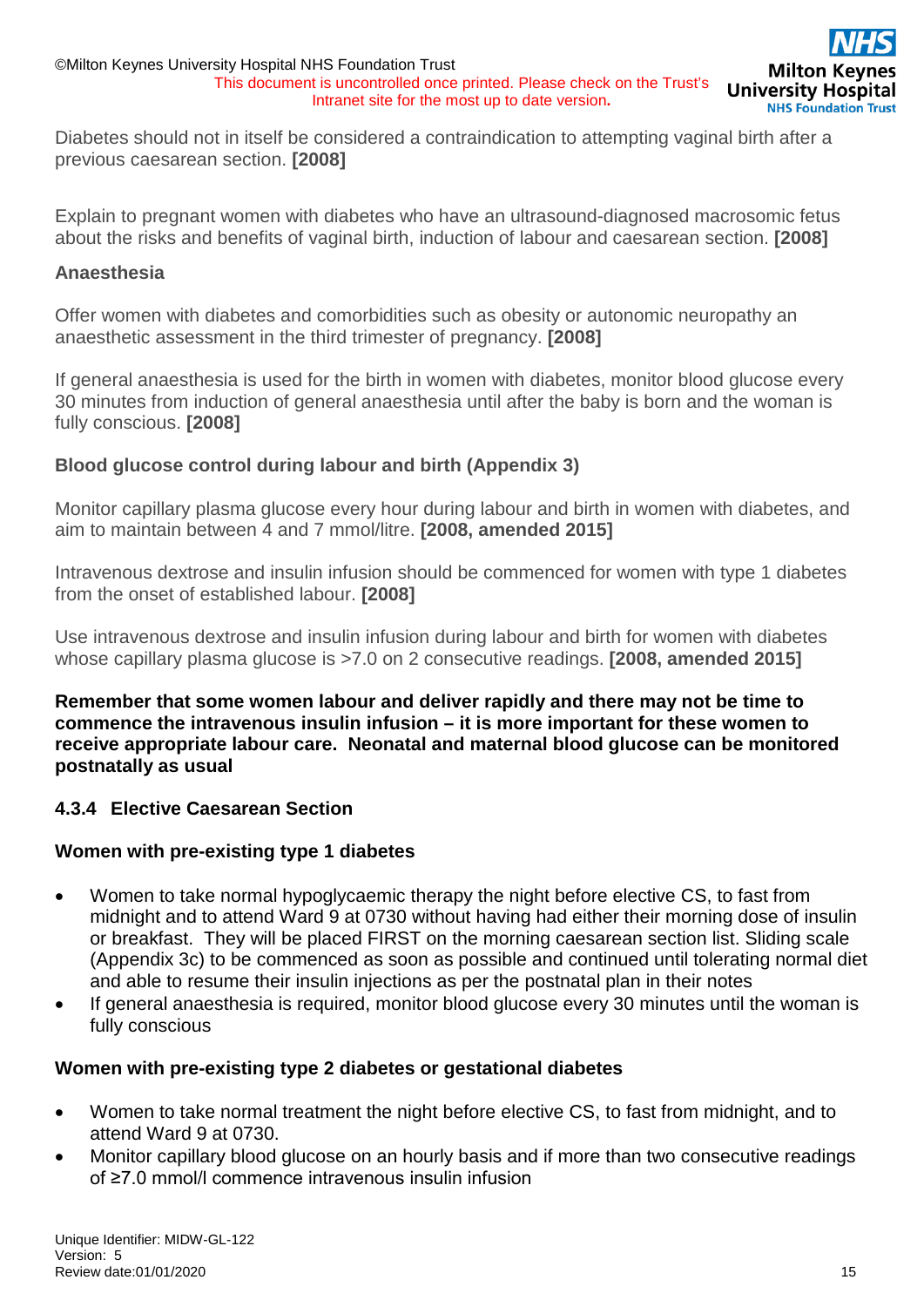©Milton Keynes University Hospital NHS Foundation Trust This document is uncontrolled once printed. Please check on the Trust's Intranet site for the most up to date version**.**



• If sliding scale commenced, continue as per regimen for management of labour in insulintreated patients (Appendix 3c) and discontinue after delivery

#### <span id="page-15-0"></span>**4.3.5 Neonatal care**

#### **Initial assessment and criteria for admission to intensive or special care**

Advise women with diabetes to give birth in hospitals where advanced neonatal resuscitation skills are available 24 hours a day. **[2008]**

Babies of women with diabetes should stay with their mothers unless there is a clinical complication or there are abnormal clinical signs that warrant admission for intensive or special care. **[2008]**

Carry out blood glucose testing routinely in babies of women with diabetes at 2–4 hours after birth. Carry out blood tests for polycythaemia, hyperbilirubinaemia, hypocalcaemia and hypomagnesaemia for babies with clinical signs. **[2008]**

Perform an echocardiogram for babies of women with diabetes if they show clinical signs associated with congenital heart disease or cardiomyopathy, including heart murmur. The timing of the examination will depend on the clinical circumstances. **[2008]**

Admit babies of women with diabetes to the neonatal unit if they have:

- hypoglycaemia associated with abnormal clinical signs
- respiratory distress
- signs of cardiac decompensation from congenital heart disease or cardiomyopathy
- signs of neonatal encephalopathy
- signs of polycythaemia and are likely to need partial exchange transfusion
- need for intravenous fluids
- need for tube feeding (unless adequate support is available on the postnatal ward)
- jaundice requiring intense phototherapy and frequent monitoring of bilirubinaemia
- been born before 34 weeks (or between 34 and 36 weeks if dictated clinically by the initial assessment of the baby and feeding on the labour ward). **[2008]**

Do not transfer babies of women with diabetes to community care until they are at least 24 hours old, and not before you are satisfied that the baby is maintaining blood glucose levels and is feeding well. **[2008]**

#### **Preventing and assessing neonatal hypoglycaemia**

All maternity units should have a written policy for the prevention, detection and management of hypoglycaemia in babies of women with diabetes. **[2008]**

Test the blood glucose of babies of women with diabetes using a quality-assured method validated for neonatal use (ward-based glucose electrode or laboratory analysis). **[2008]**

Women with diabetes should feed their babies as soon as possible after birth (within 30 minutes) and then at frequent intervals (every 2–3 hours) until feeding maintains pre-feed capillary plasma glucose levels at a minimum of 2.0 mmol/litre. **[2008, amended 2015]**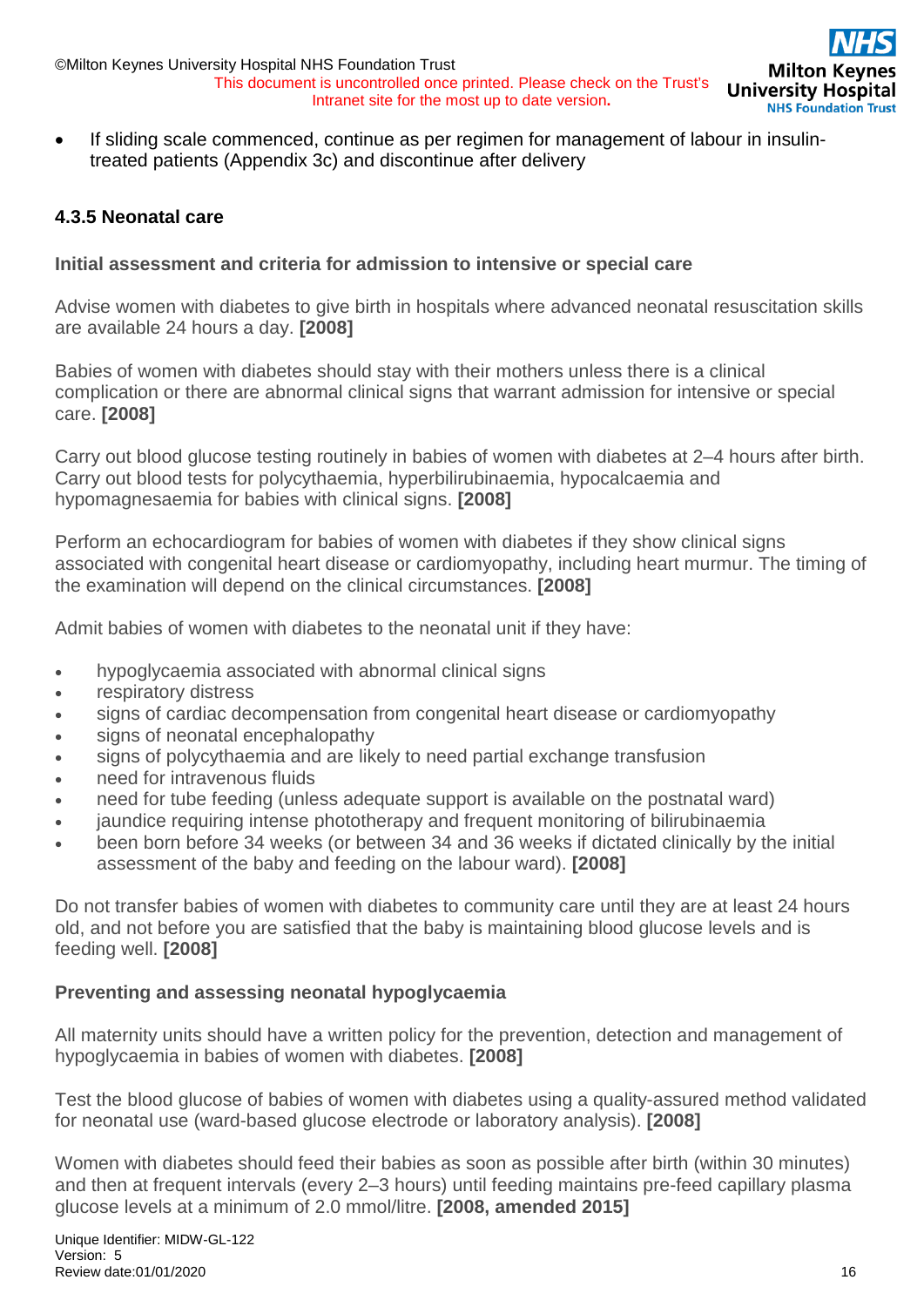©Milton Keynes University Hospital NHS Foundation Trust This document is uncontrolled once printed. Please check on the Trust's **University Hospital** Intranet site for the most up to date version**. NHS Foundation Trust** 

If capillary plasma glucose values are below 2.0 mmol/litre on 2 consecutive readings despite maximal support for feeding, if there are abnormal clinical signs or if the baby will not feed orally effectively, use additional measures such as tube feeding or intravenous dextrose. Only implement additional measures if one or more of these criteria are met. **[2008, amended 2015]**

Test blood glucose levels in babies of women with diabetes who present with clinical signs of hypoglycaemia, and treat those who are hypoglycaemic with intravenous dextrose as soon as possible. **[2008, amended 2015]**

#### <span id="page-16-0"></span>**4.3.6 Postnatal care**

#### **Postnatal plan of care should be recorded antenatally in pregnancy notes.**

#### **Blood glucose control, medicines and breastfeeding**

Women with pre-existing diabetes which was insulin-treated before pregnancy should reduce their insulin immediately after birth and monitor their blood glucose levels carefully to establish the appropriate dose. **[2008]**

Explain to women with insulin-treated pre-existing diabetes that they are at increased risk of hypoglycaemia in the postnatal period, especially when breastfeeding, and advise them to have a meal or snack available before or during feeds. **[2008]** 

Women who have been diagnosed with gestational diabetes should discontinue blood glucose-lowering therapy immediately after birth. **[2008]**

Women with pre-existing type 2 diabetes who are breastfeeding can resume or continue to take metformin<sup>[\[2\]](https://www.nice.org.uk/guidance/ng3/chapter/1-Recommendations%23ftn.footnote_2)</sup> and glibenclamide<sup>[\[4\]](https://www.nice.org.uk/guidance/ng3/chapter/1-Recommendations%23ftn.footnote_4)</sup> immediately after birth, but should avoid other oral blood glucose-lowering agents while breastfeeding. **[2008]**

Women with diabetes who are breastfeeding should continue to avoid any medicines for the treatment of diabetes complications that were discontinued for safety reasons in the preconception period. **[2008]**

#### **Information and follow-up after birth Women with pre-existing diabetes**

Refer women with pre-existing diabetes back to their routine diabetes care arrangements. **[2008]**

Remind women with diabetes of the importance of contraception and the need for preconception care when planning future pregnancies. **[2008]**

#### **Women diagnosed with gestational diabetes**

Test pre-meal blood glucose in women who were diagnosed with gestational diabetes to exclude persisting hyperglycaemia before they are transferred to community care. **[2008]**

Remind women who were diagnosed with gestational diabetes of the symptoms of hyperglycaemia. **[2008]**

**Milton Ke**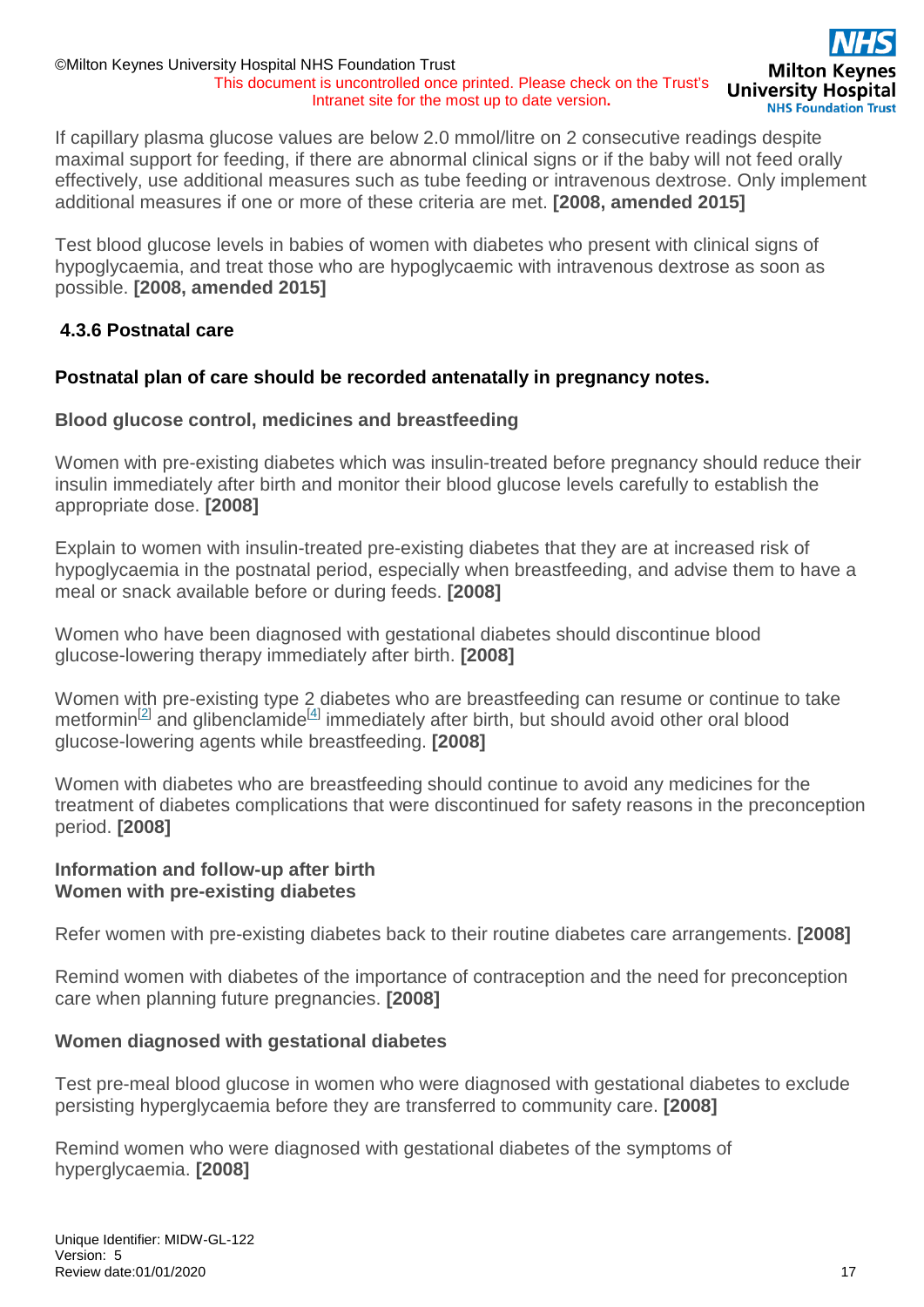

Explain to women who were diagnosed with gestational diabetes about the risks of gestational diabetes in future pregnancies, and offer them testing for diabetes<sup>[7]</sup> when planning future pregnancies. **[2008, amended 2015]**

For women who were diagnosed with gestational diabetes and whose blood glucose levels returned to normal after the birth:

- Offer lifestyle advice (including weight control, diet and exercise).
- Offer a fasting plasma glucose test 6–13 weeks after the birth to exclude diabetes (for practical reasons this might take place at the 6-week postnatal check).
- If a fasting plasma glucose test has not been performed by 13 weeks, offer a fasting plasma glucose test, or an HbA1c test if a fasting plasma glucose test is not possible, after 13 weeks.
- Do not routinely offer a 75 g 2-hour OGTT. **[new 2015]**

For women having a fasting plasma glucose test as the postnatal test:

- Advise women with a fasting plasma glucose level below 6.0 mmol/litre that:
	- o they have a low probability of having diabetes at present
	- o they should continue to follow the lifestyle advice (including weight control, diet and exercise) given after the birth
	- o they will need an annual test to check that their blood glucose levels are normal
	- o they have a moderate risk of developing type 2 diabetes, and offer them advice and guidance in line with the NICE guideline on [preventing type 2 diabetes](http://www.nice.org.uk/guidance/ph38/chapter/1-recommendations)<sup>[\[8\]](https://www.nice.org.uk/guidance/ng3/chapter/1-Recommendations%23ftn.footnote_8)</sup>.
- Advise women with a fasting plasma glucose level between 6.0 and 6.9 mmol/litre that they are at high risk of developing type 2 diabetes, and offer them advice, guidance and interventions in line with the NICE quideline on preventing type 2 diabetes  $8$
- Advise women with a fasting plasma glucose level of 7.0 mmol/litre or above that they are likely to have type 2 diabetes, and offer them a diagnostic test to confirm diabetes. **[new 2015]**

For women having an HbA1c test as the postnatal test:

- Advise women with an HbA1c level below 39 mmol/mol (5.7%) that:
	- o they have a low probability of having diabetes at present
	- o they should continue to follow the lifestyle advice (including weight control, diet and exercise) given after the birth
	- o they will need an annual test to check that their blood glucose levels are normal
	- o they have a moderate risk of developing type 2 diabetes, and offer them advice and guidance in line with the NICE guideline on [preventing type 2 diabetes](http://www.nice.org.uk/guidance/ph38/chapter/1-recommendations)<sup>[\[8\]](https://www.nice.org.uk/guidance/ng3/chapter/1-Recommendations%23ftn.footnote_8)</sup>.
- Advise women with an HbA1c level between 39 and 47 mmol/mol (5.7% and 6.4%) that they are at high risk of developing type 2 diabetes, and offer them advice, guidance and interventions in line with the NICE guideline on [preventing type 2 diabetes](http://www.nice.org.uk/guidance/ph38/chapter/1-recommendations)<sup>[\[8\]](https://www.nice.org.uk/guidance/ng3/chapter/1-Recommendations%23ftn.footnote_8)</sup>.
- Advise women with an HbA1c level of 48 mmol/mol (6.5%) or above that they have type 2 diabetes and refer them for further care. **[new 2015]**

Offer an annual HbA1c test to women who were diagnosed with gestational diabetes who have a negative postnatal test for diabetes. **[new 2015]**

Offer women who were diagnosed with gestational diabetes early self-monitoring of blood glucose or an OGTT in future pregnancies. Offer a subsequent OGTT if the first OGTT results in early pregnancy are normal. **[2008, amended 2015]**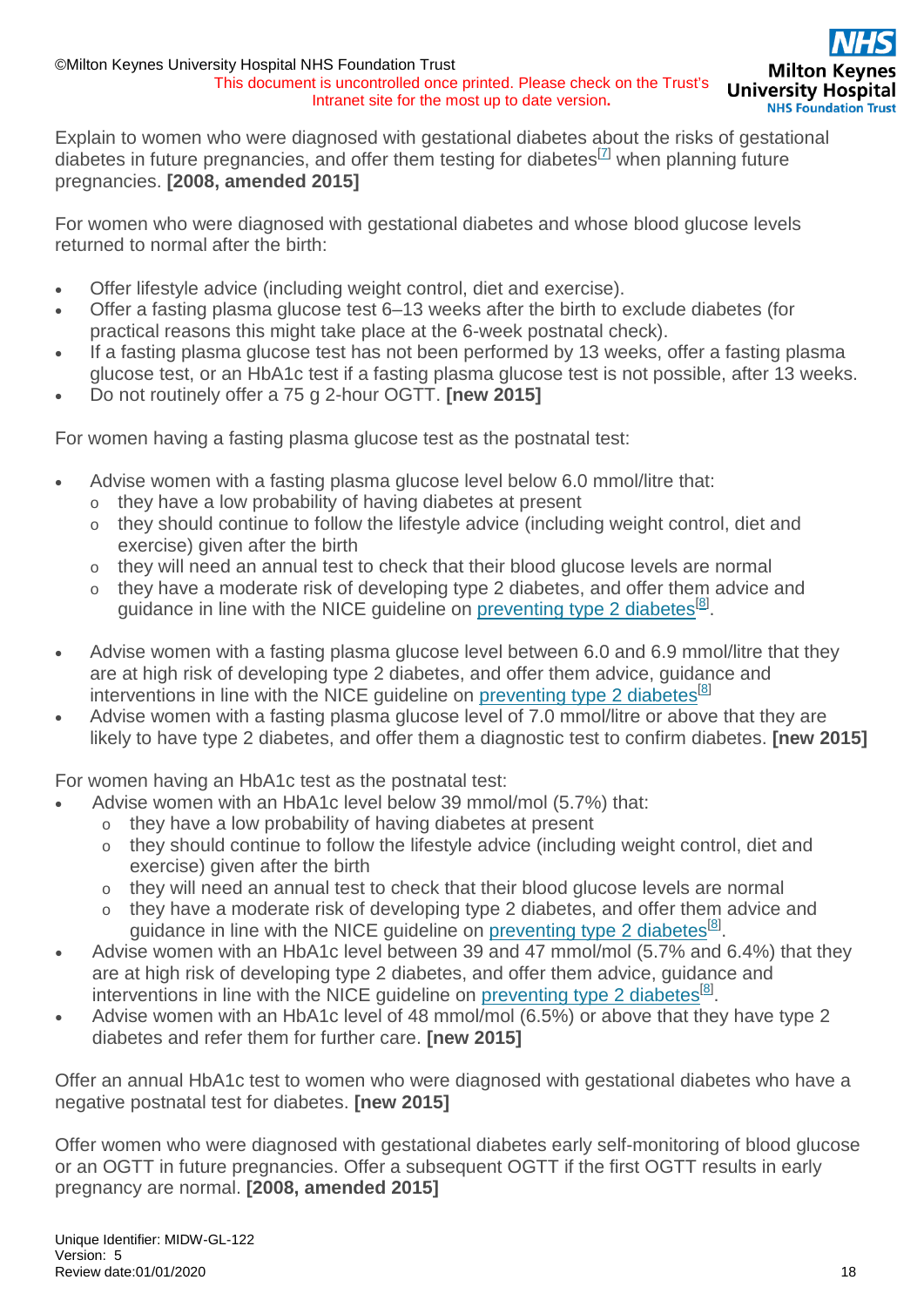

#### <span id="page-18-0"></span>**4.3.7 Care for women with Continuous Subcutaneous Insulin Infusion (CSII) during pregnancy, labour, delivery and postnatal period**

See Insulin Management Plan for Pregnant Women utilising Continuous Subcutaneous Insulin Infusion (CSII) during pregnancy, labour, delivery and postnatal period.

NB Where women and their partners are unable to manage the insulin pump, allow pump to continue running and commence intravenous insulin infusion in addition to pump as per sliding scale

## <span id="page-18-1"></span>**5.0 Governance**

#### <span id="page-18-2"></span>**5.1 Document review history**

| <b>Version</b> | <b>Date</b> | <b>Name</b>                                                   | <b>Reason</b>                                          |
|----------------|-------------|---------------------------------------------------------------|--------------------------------------------------------|
| 5              |             | Erum A Khan<br>Jan Liddie<br>Faryal Nizami<br>Shanti Chandran | Updated guideline to<br>reflect 2015 NICE<br>guidance. |

#### <span id="page-18-3"></span>**5.2 Consultation History**

| <b>Stakeholders</b><br>Name/Board        | Area of<br><b>Expertise</b> | <b>Date Sent</b> | <b>Date</b><br><b>Received</b> | <b>Comments</b> | <b>Endorsed Yes/No</b> |
|------------------------------------------|-----------------------------|------------------|--------------------------------|-----------------|------------------------|
| <b>Matrons</b>                           |                             |                  | June 2017                      | No comments     | Yes                    |
| <b>Head of Midwifery</b>                 |                             |                  | <b>June 2017</b>               | No comments     | Yes                    |
| <b>Consultant Midwife</b><br>and Matrons |                             |                  | <b>June 2017</b>               | No comments     | Yes                    |
| Consultants                              |                             |                  | June 2017                      | No comments     | Yes                    |
| Registrars/SHO<br>and Midwives           |                             |                  | <b>June 2017</b>               | No comments     | Yes                    |

#### <span id="page-18-4"></span>**5.3 Audit and monitoring**

| <b>Audit Criteria</b> | Tool       | <b>Audit</b><br>Lead | <b>Frequency</b><br>of Audit | <b>Responsible</b><br><b>Committee</b> | <b>How</b><br>changes will<br>be<br>implemented | <b>Responsibi</b><br>lity for<br><b>Actions</b> |
|-----------------------|------------|----------------------|------------------------------|----------------------------------------|-------------------------------------------------|-------------------------------------------------|
| a) Numbers of         | $a-c$      | $a-c$ )              | $a-c$ )                      | a-c) Maternity                         |                                                 | $a-c$                                           |
| women who             | Audit/     | <b>Diabetes</b>      | Annually                     | <b>CIG</b>                             |                                                 | <b>Diabetes</b>                                 |
| develop GDM,          | statistics | lead                 |                              |                                        |                                                 | lead                                            |
| their related risk    |            | midwife/             |                              |                                        |                                                 | midwife/DS                                      |
| factors and birth     |            | <b>DSNs</b>          |                              |                                        |                                                 | <b>Ns</b>                                       |
| outcomes              |            | a-c) Lead            |                              |                                        |                                                 | a-c) Lead                                       |
| b) Numbers of         |            | obstetrici           |                              |                                        |                                                 | obstetrician                                    |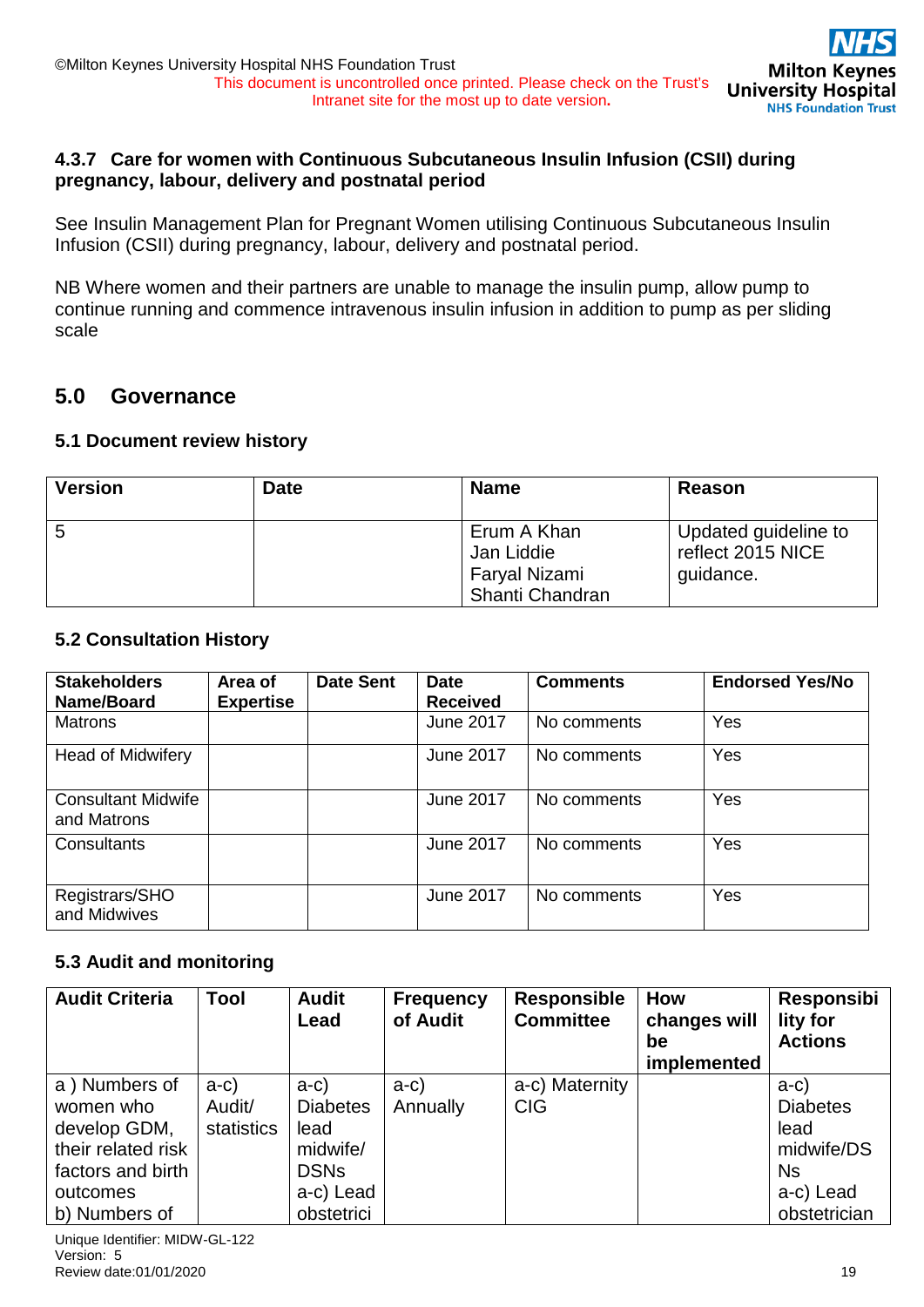

| women with        | an for   |  | for diabetes |
|-------------------|----------|--|--------------|
| pre-existing      | diabetes |  |              |
| diabetes and      |          |  |              |
| birth outcomes    |          |  |              |
| c) Adherence to   |          |  |              |
| the above         |          |  |              |
| guideline for all |          |  |              |
| women with        |          |  |              |
| pre-existing      |          |  |              |
| diabetes and      |          |  |              |
| gestational       |          |  |              |
| diabetes.         |          |  |              |

#### <span id="page-19-0"></span>**5.4 Equality Impact Assessment**

This document has been assessed using the Trust's Equality Impact Assessment Screening Tool. No detailed action plan is required. Any ad-hoc incident which highlights a potential problem will be addressed by the monitoring committee.

| <b>Impact</b>                                                                                                                                                                        | ္တ        | Disability | Race      | Gender    | ៦<br>Religion<br>Belief | rientation<br>Sexual<br>$\circ$ |
|--------------------------------------------------------------------------------------------------------------------------------------------------------------------------------------|-----------|------------|-----------|-----------|-------------------------|---------------------------------|
| Do different groups have different needs,<br>experiences, issues and priorities in relation to the<br>proposed policy?                                                               | <b>No</b> | <b>No</b>  | <b>No</b> | <b>No</b> | <b>No</b>               | <b>No</b>                       |
| Is there potential for or evidence that the proposed<br>policy will not promote equality of opportunity for all<br>and promote good relations between different<br>groups?           | <b>No</b> | <b>No</b>  | <b>No</b> | <b>No</b> | <b>No</b>               | <b>No</b>                       |
| Is there potential for or evidence that the proposed<br>policy will affect different population groups differently<br>(including possibly discriminating against certain<br>groups)? | No.       | <b>No</b>  | <b>No</b> | <b>No</b> | <b>No</b>               | <b>No</b>                       |
| Is there public concern (including media, academic,<br>voluntary or sector specific interest) in potential<br>discrimination against a particular population group or<br>groups?     | <b>No</b> | <b>No</b>  | No        | <b>No</b> | <b>No</b>               | <b>No</b>                       |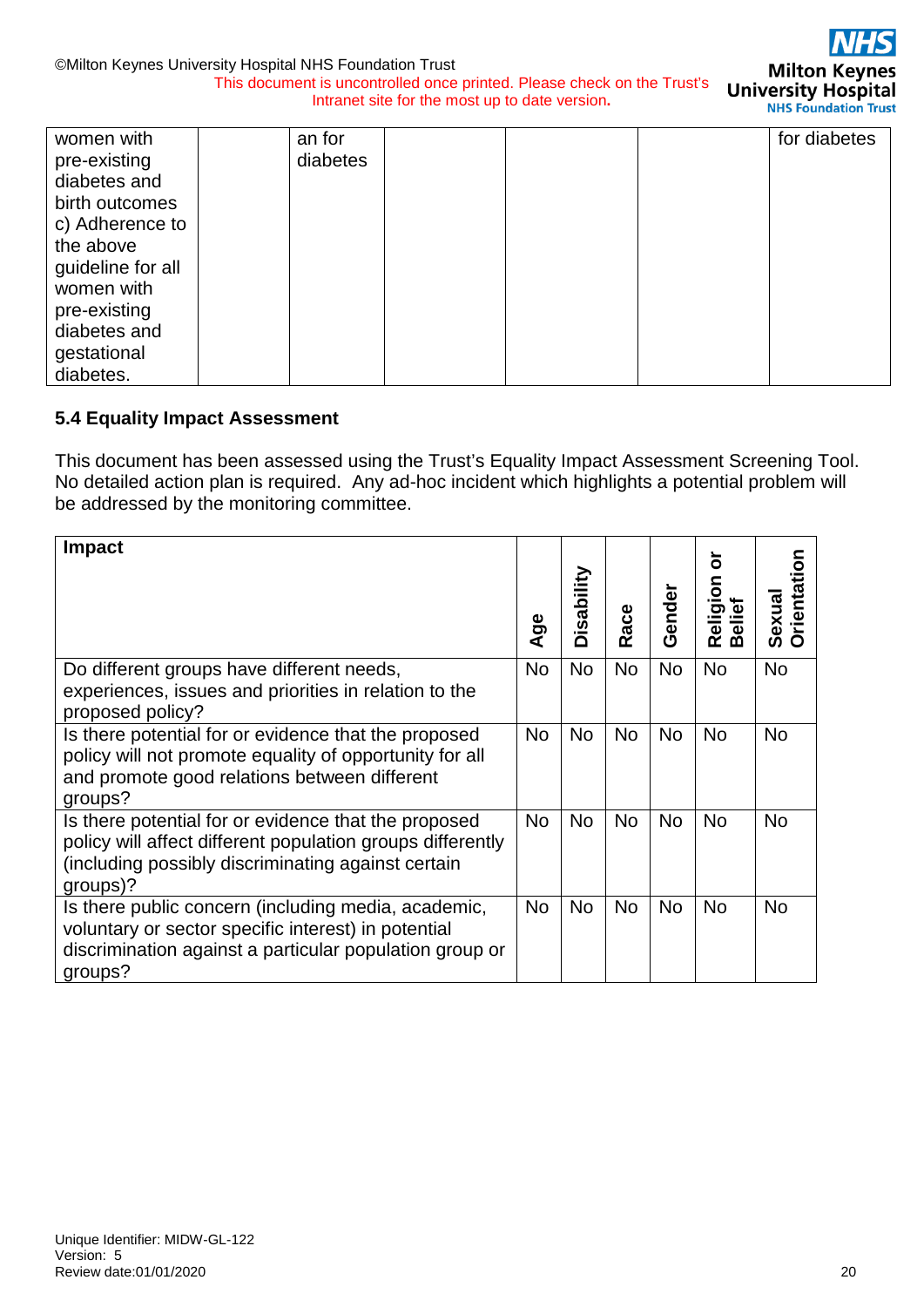

## <span id="page-20-0"></span>**Appendix 1: Management of Women with Polyhdramnios and/or accelerated growth at 34 weeks**

Macrosomia is defined as Estimated Fetal Weight (EFW) more than 90<sup>th</sup> centile. OGTT is not a validated test for third trimester. 5-10 days of Home Blood Glucose Monitoring (HBGM) is a better alternative as gives a wider picture of glycemic control. This is evidence level C.

One pre prandial and three postprandial blood glucose readings to be monitored daily.

#### **PATHWAY FOR MANAGEMENT OF ACCELERATED FETAL GROWTH AND/OR POLYHYDRAMNIOS ON SCAN, GLYCOSURIA AND MISSED OGTT AFTER 34 WEEKS**

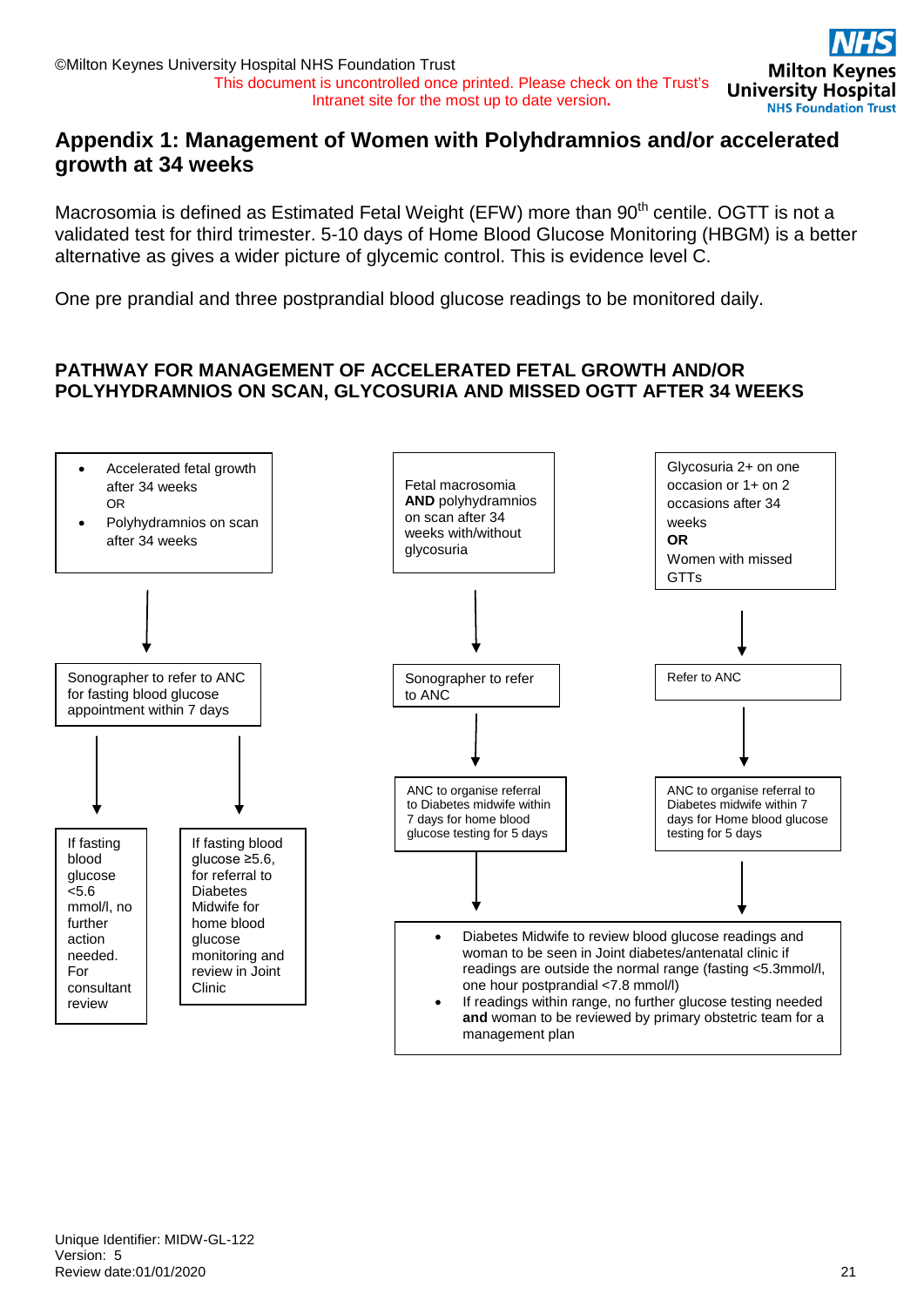

# <span id="page-21-0"></span>**Appendix 2: Treatment recommendations for gestational diabetes**

Treating gestational diabetes has been shown to improve outcome for both women and babies (Crowther et al 2005). Treatments include blood glucose monitoring, lifestyle modifications such as diet and exercise in the first instance, and dhypoglycaemic agents metformin and/or insulin if lifestyle modifications are not effective. The primary goal of intervention is to maintain near normal glycaemic control in order to reduce morbidity and mortality in women and babies (NICE 2008).

Decisions about treatment should be made based on fasting and 1 hour postprandial blood glucose readings, and treatment should be initiated if near-normal control cannot be achieved by diet alone.

Hypoglycaemic therapy should also be considered for women with GDM if ultrasound suggests incipient fetal macrosomia (AD  $>70^{th}$  centile) at diagnosis.

#### **On diagnosis of GDM:**

- Women to start monitoring blood glucose and liaise with the Diabetes Midwife within 1 week either by telephone or email with blood glucose readings
- $\triangleright$  Give immediate dietary advice, and offer next available dietitian appointment
- $\triangleright$  If near-normal glycaemic control is not achieved during a period of 1-2 weeks or if the abdominal circumference on scan is  $>70^{th}$  centile, consider hypoglycaemic therapy
	- o Diabetes midwife may make the decision to initiate treatment and discuss with the woman to obtain informed consent (metformin is unlicensed for use in pregnancy)
	- o Diabetes midwife to arrange prescription request for GP
		- Metformin**:**
			- Start on 500 mg BD and increase to 1 g BD after 4 days if required
			- Woman to maintain at least weekly contact with Diabetes Midwife until blood glucose stable, and to be reviewed in Joint Clinic as per guideline
			- Discontinue postnatally
			- Metformin may also be given as modified release or in oral solution if necessary
		- Insulin**:**
			- Give full education, written information (See Patient Information Leaflet
			- Starting Insulin in Gestational Diabetes Mellitus), and insulin passport
			- Novorapid™ (rapid acting) with meals, dose as required, usually starting at 4-6 units and increasing in increments of 1-2 units depending on glycaemic control
			- Insulatard™ (intermediate acting) at bedtime, dose as required, usually starting at 4-6 units and increasing in increments of 1-2 units depending on glycaemic control
			- The Diabetes Midwife may make recommendations to increase or decrease insulin at his/her discretion depending on glycaemic control
			- Woman to maintain at least weekly contact with Diabetes Midwife or Diabetes Specialist Nurse and to be reviewed in Joint Clinic as per guideline
			- Discontinue postnatally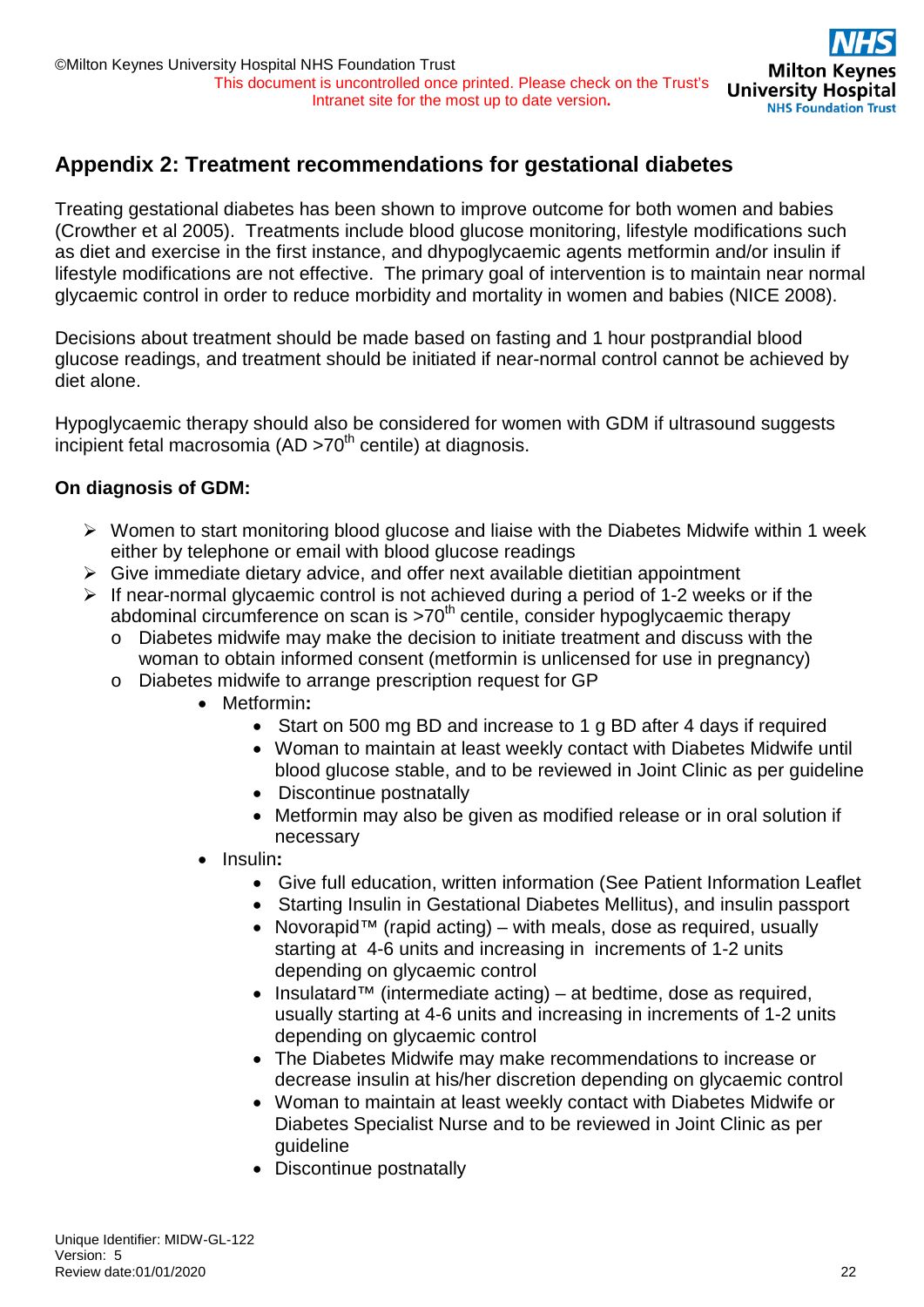# <span id="page-22-0"></span>**Appendix 3a: Observation of blood glucose in labour and caesarean section for women with diabetes in pregnancy (Type 1, Type 2 and gestational diabetes)**

<span id="page-22-1"></span>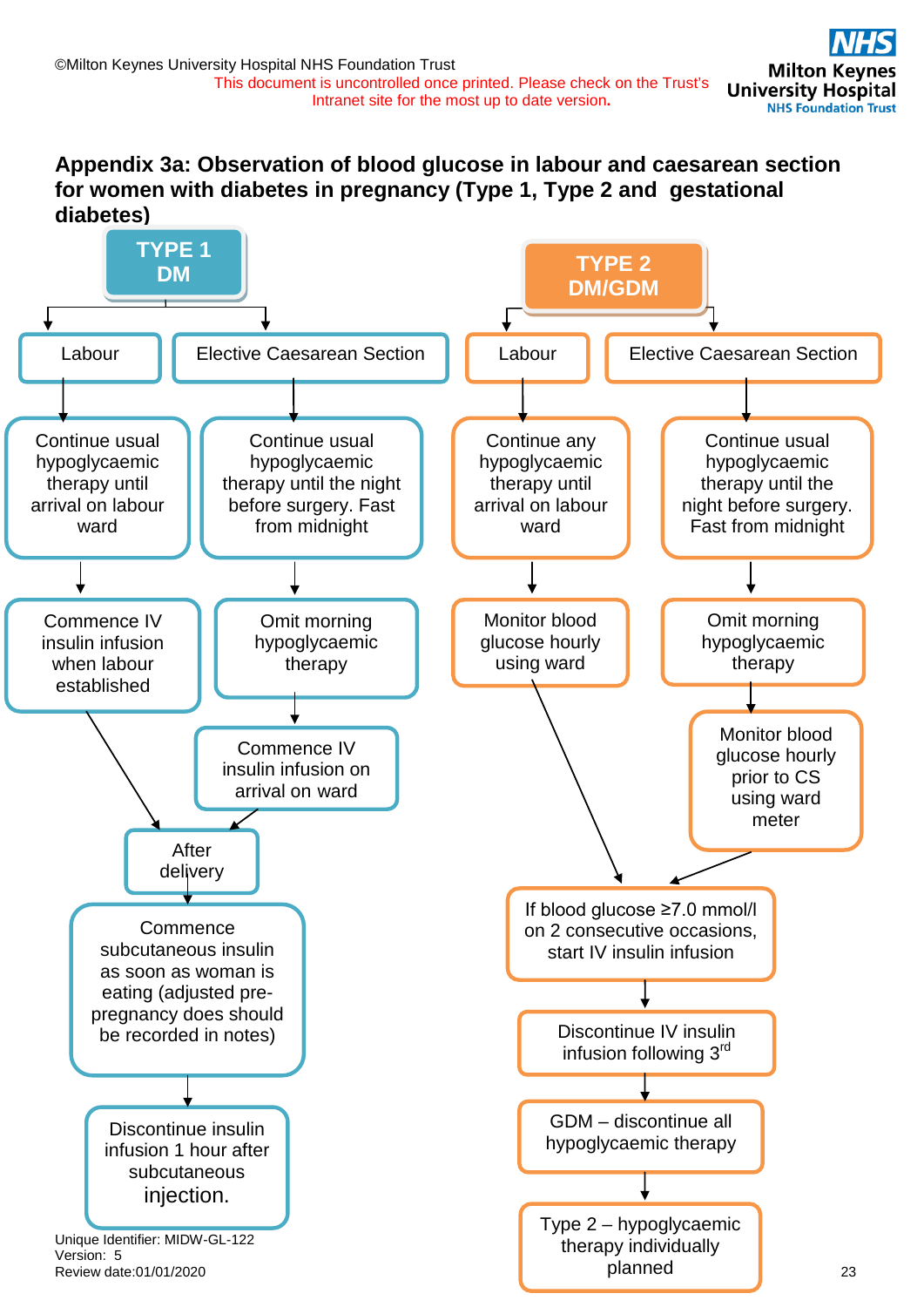**Appendix 3b: Observation of blood glucose in** 



# **labour and caesarean section for women with diabetes in pregnancy (Type 1, Type 2 and gestational diabetes) Date/time Blood glucose (mmol/l) IV insulin infusion required (Yes/No) Rate (mls/hr) Syringe vol (mls) Comments Patient Label**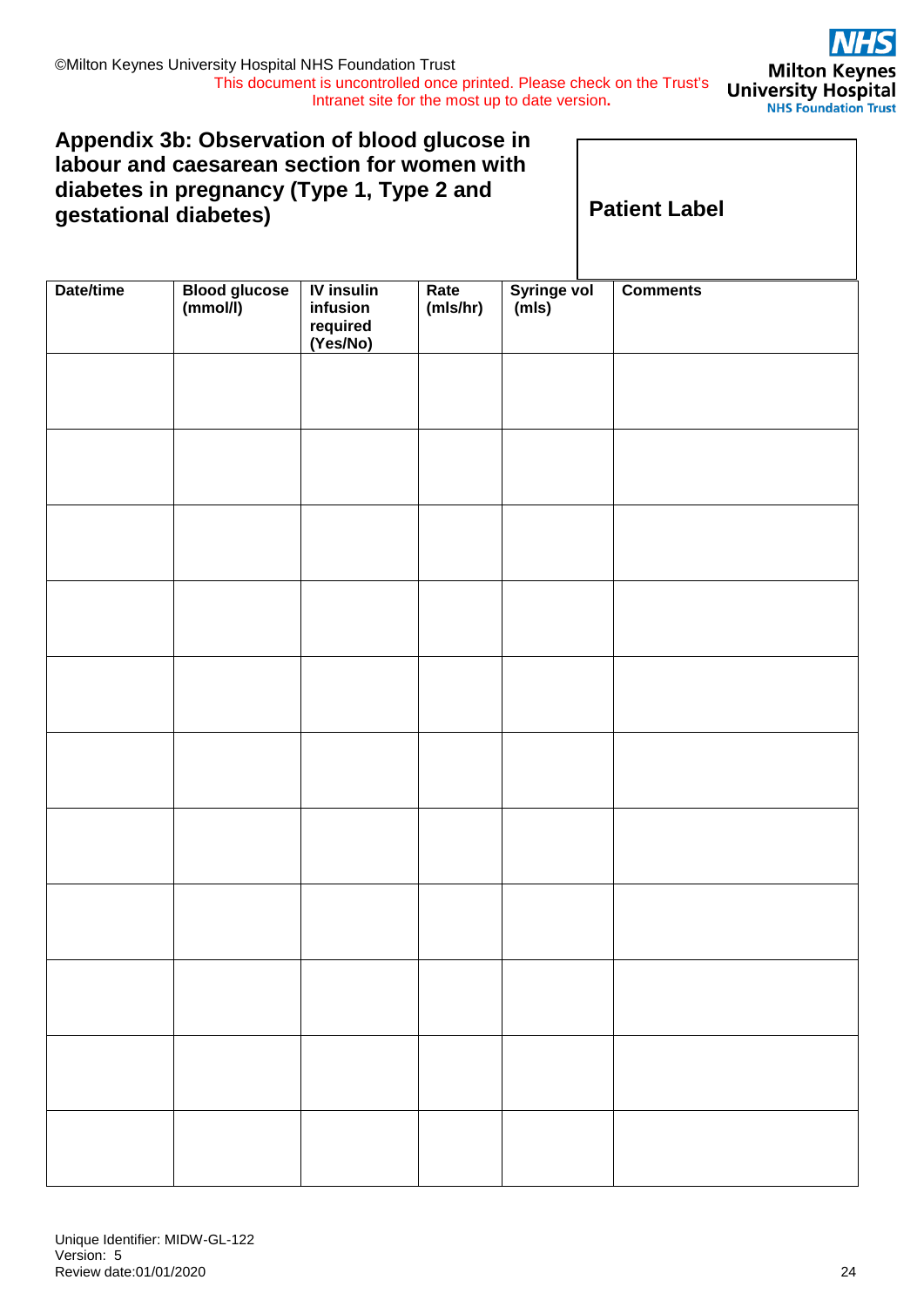

# **Appendix 3c: Management of blood glucose during labour and caesarean section in women with diabetes who require intravenous insulin infusion**

|  |  |  |  | No food and no subcutaneous insulin once labour established |  |
|--|--|--|--|-------------------------------------------------------------|--|
|--|--|--|--|-------------------------------------------------------------|--|

- 2. Set up IV with 1 litre 5% Dextrose and 20mmol K+ as potassium chloride to run 8 hourly (125ml.hour)<br>3. Set up syringe driver with a 50 ml pre-filled insulin syringe for IV use and connect via Y connector to IN
- Set up syringe driver with a 50 ml pre-filled insulin syringe for IV use and connect via Y connector to IV line: one ml/hour is equivalent to one unit of soluble human insulin/hour
- 4. Measure capillary blood glucose using ward based blood glucose meter every hour
- 5. Adjust insulin rate according to sliding scales as shown: dose usually ranges from 0.5-6 units/hour. Aim to keep blood glucose 4-7mmol/l.
- 6. After delivery:

#### **Women with pre-existing diabetes treated with insulin prior to pregnancy:**

- Continue intravenous insulin infusion after delivery, and commence subcutaneous insulin as soon as practicable when woman is eating. This will be either next meal time or, if in the evening, the 2200 insulin injection at their adjusted pre-pregnancy dose (this should be recorded in the antenatal notes).
- Discontinue intravenous insulin infusion 1 hour after subcutaneous injection. See flow chart Appendix 3a

#### **Women with pre-existing diabetes treated by diet or oral hypoglycaemics prior to pregnancy or gestational diabetes:**

• Stop the intravenous insulin infusion after delivery. See flow chart 3a

#### **Sliding Scale**

**Blood Glucose (mmol/l) Insulin (units/hour)**

<span id="page-24-0"></span>

| $0 - 3.9$    | 0 |  |
|--------------|---|--|
| $4.0 - 7.9$  | 2 |  |
| $8.0 - 12.9$ | 4 |  |
| >13#         | 6 |  |

# and urgently contact Consultant (bleep 1062) or Specialist Registrar (Bleep 1549)

#### **INSULIN AND FLUID CHART**

| Date | <b>Start time</b> | <b>Fluid</b>                             | Volume           | <b>Batch No</b> | <b>Infusion</b> | Time           | Set Up By  | <b>Added By</b> | Dr's Signature |
|------|-------------------|------------------------------------------|------------------|-----------------|-----------------|----------------|------------|-----------------|----------------|
|      |                   |                                          | (ml)             |                 | Rate            | <b>Started</b> | (Initials) | (Initials)      |                |
|      |                   | 50 mls Sodium Chloride 0.9% with 50      | 50 <sub>ml</sub> |                 | 0-6             |                |            |                 |                |
|      |                   | units soluble human insulin (pre-filled) |                  |                 | ml/hour         |                |            |                 |                |
|      |                   | 50 mls Sodium Chloride 0.9% with 50      | Up to            |                 | $0 - 6$         |                |            |                 |                |
|      |                   | units soluble human insulin (pre-filled) | 50 <sub>ml</sub> |                 | ml/hour         |                |            |                 |                |
|      |                   | 5% Dextrose with Potassium 20 mmol       | 1 litre          |                 | 125ml/h         |                |            |                 |                |
|      |                   | 5% Dextrose with Potassium 20 mmol       | 1 litre          |                 | 125ml/h         |                |            |                 |                |
|      |                   | 5% Dextrose with Potassium 20 mmol       | 1 litre          |                 | 125m/h          |                |            |                 |                |
|      |                   | 5% Dextrose with Potassium 20 mmol       | 1 litre          |                 | 125ml/h         |                |            |                 |                |

Unique Identifier: MIDW-GL-122 Version: 5 Review date:01/01/2020 25 **Patient Label**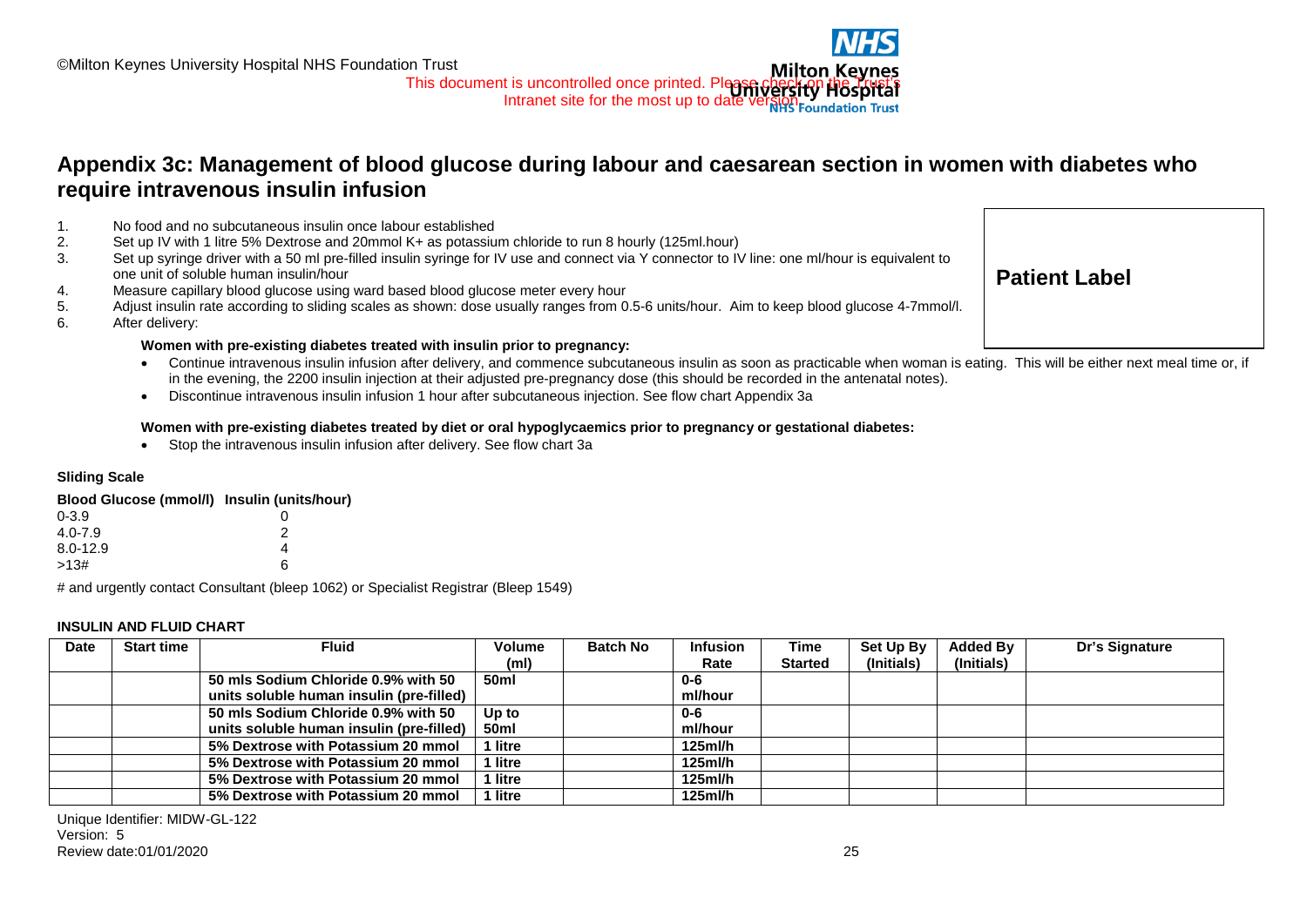

This document is uncontrolled once printed. Please check on the Trust's

Intranet site for the most up to date versi**on**.

|  | .5%<br>20 mmo<br>Potassium.<br>ose with l<br><b>Dextrose</b> w                       | litre | $\overline{A}$<br>25ml/h<br>. . |  |  |
|--|--------------------------------------------------------------------------------------|-------|---------------------------------|--|--|
|  | .5%<br>20 mmo<br>ำ°sium ∠.<br><sub>ົ</sub> `se with ∟<br>Potas.<br><b>Dextrose</b> w | litre | 125m/h                          |  |  |

Unique Identifier: MIDW-GL-122 Version: 5 Review date:01/01/2020 26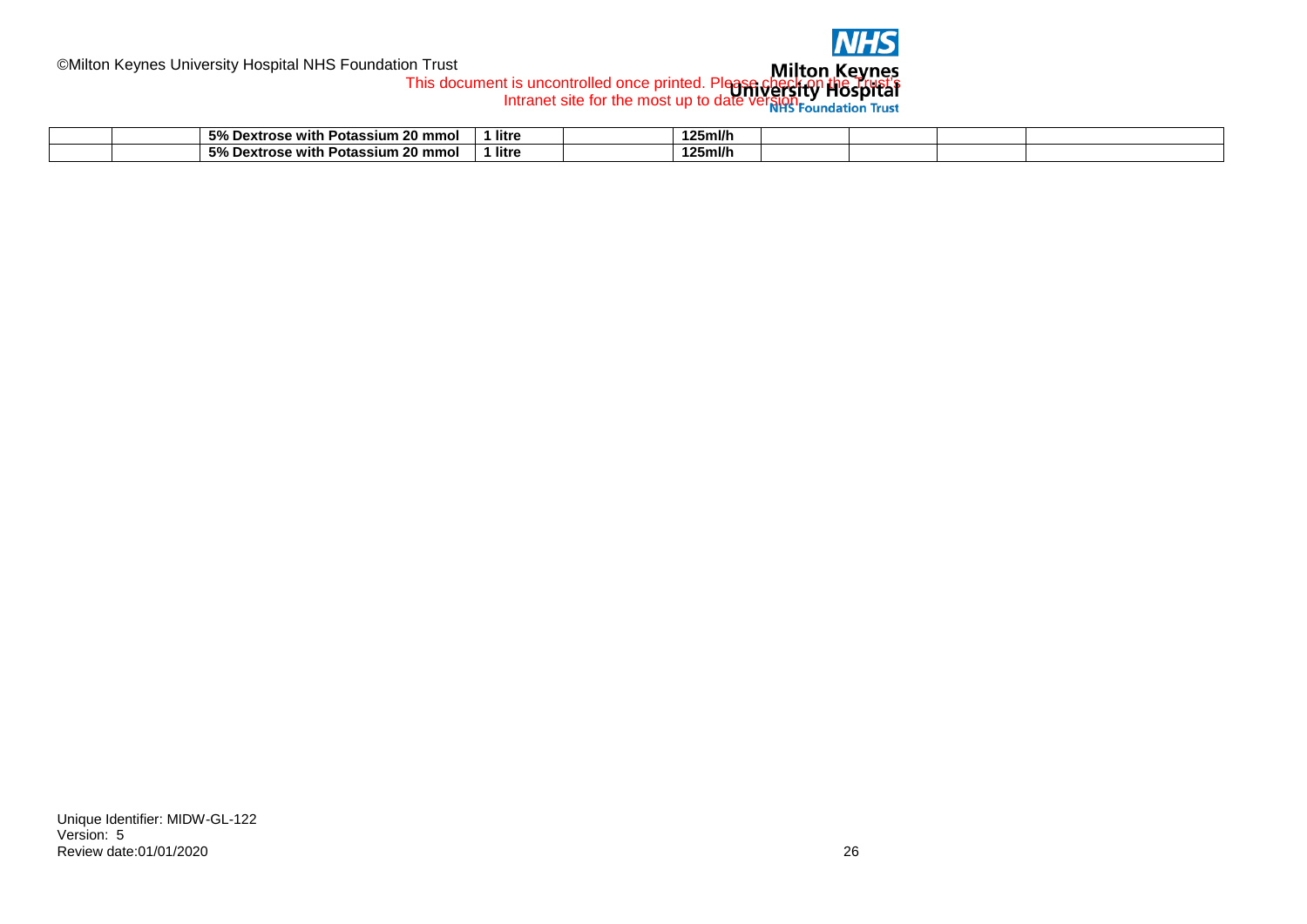

This document is uncontrolled once printed. Please check on the Trust's Intranet site for the most up to date versi**on**.

**MANAGEMENT OF BLOOD GLUCOSE FOR WOMEN TAKING INSULIN WHO REQUIRE ANTENATAL STEROIDS FOR FETAL LUNG MATURATION**

PATIENT LABEL

NB Women may self-manage at home unless the Diabetes Team have recommended admission. Normal blood glucose range is fasting/pre-meal <5.3mmol/l, one hour after meals <7.8 mmol/l

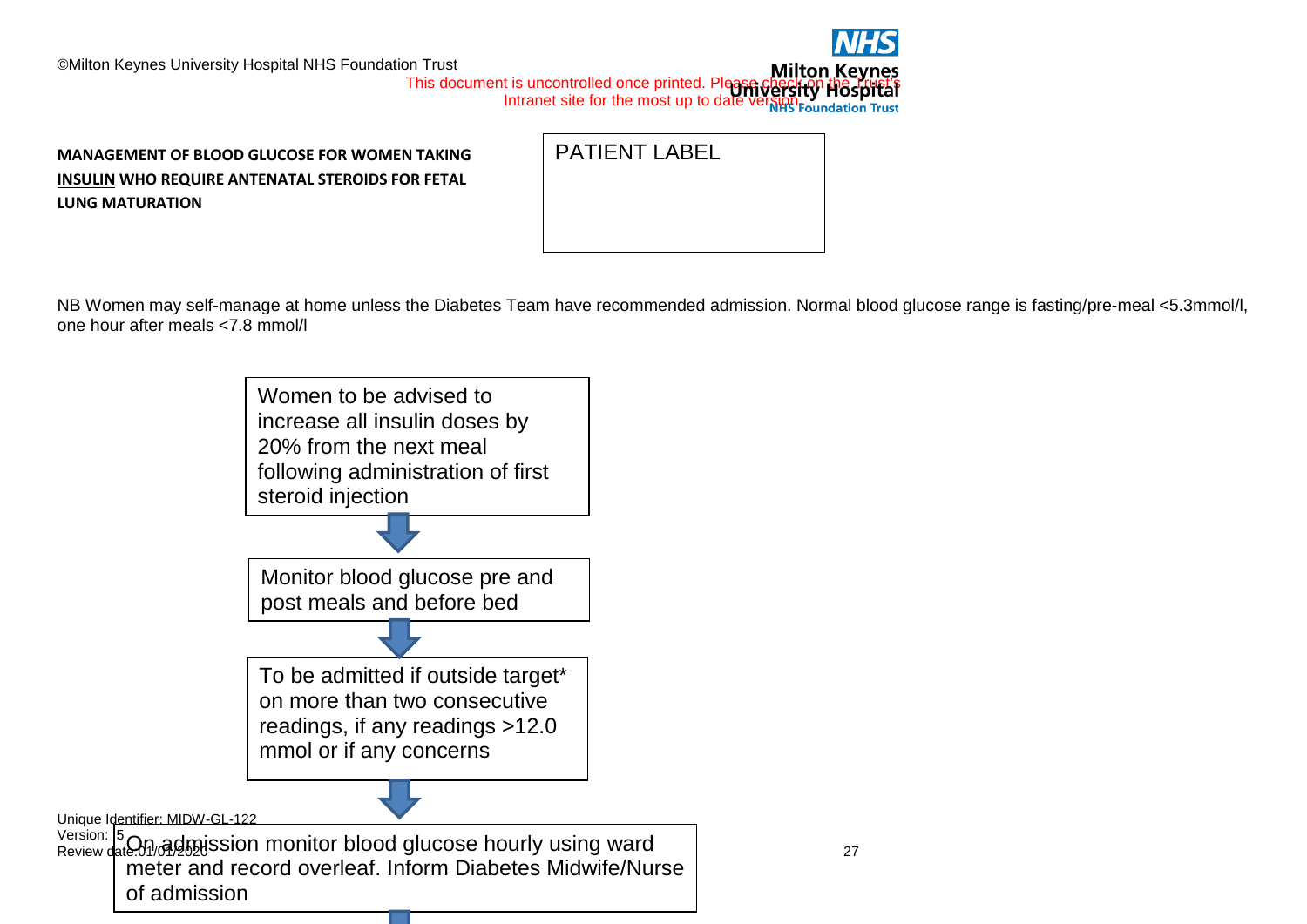

This document is uncontrolled once printed. Please check on the Trust's Intranet site for the most up to date versi**on**.

#### **OBSERVATION OF BLOOD GLUCOSE IN WOMEN TAKING INSULIN WHO REQUIRE ANTENATAL STEROIDS FOR FETAL LUNG MATURATION ONCE IV INSULIN COMMENCED**

PATIENT LABEL

| Date/time | <b>Blood</b><br>glucose<br>Mmol/l | IV insulin<br>infusion<br>required<br>(Yes/No) | Rate<br>(mls/hr) | Syringe<br>vol (mls) | <b>Comments</b> |
|-----------|-----------------------------------|------------------------------------------------|------------------|----------------------|-----------------|
|           |                                   |                                                |                  |                      |                 |
|           |                                   |                                                |                  |                      |                 |
|           |                                   |                                                |                  |                      |                 |
|           |                                   |                                                |                  |                      |                 |
|           |                                   |                                                |                  |                      |                 |
|           |                                   |                                                |                  |                      |                 |
|           |                                   |                                                |                  |                      |                 |
|           |                                   |                                                |                  |                      |                 |
|           |                                   |                                                |                  |                      |                 |
|           |                                   |                                                |                  |                      |                 |
|           |                                   |                                                |                  |                      |                 |
|           |                                   |                                                |                  |                      |                 |
|           |                                   |                                                |                  |                      |                 |
|           |                                   |                                                |                  |                      |                 |
|           |                                   |                                                |                  |                      |                 |
|           |                                   |                                                |                  |                      |                 |
|           |                                   |                                                |                  |                      |                 |
|           |                                   |                                                |                  |                      |                 |
|           |                                   |                                                |                  |                      |                 |
|           |                                   |                                                |                  |                      |                 |

Unique Identifier: MIDW-GL-122 Version: 5 Review date:01/01/2020 28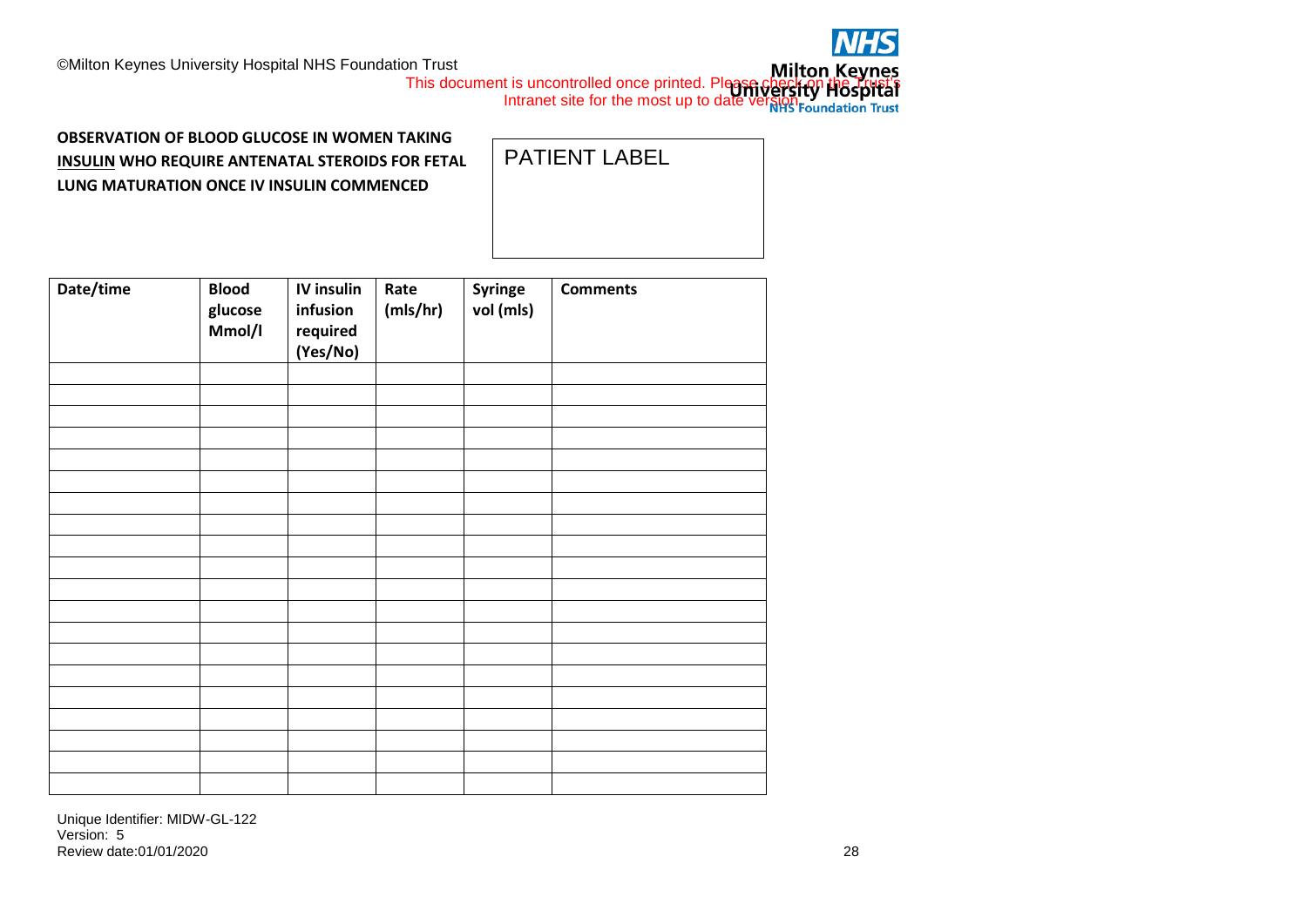

This document is uncontrolled once printed. Please check on the Trust's Intranet site for the most up to date versi**on**.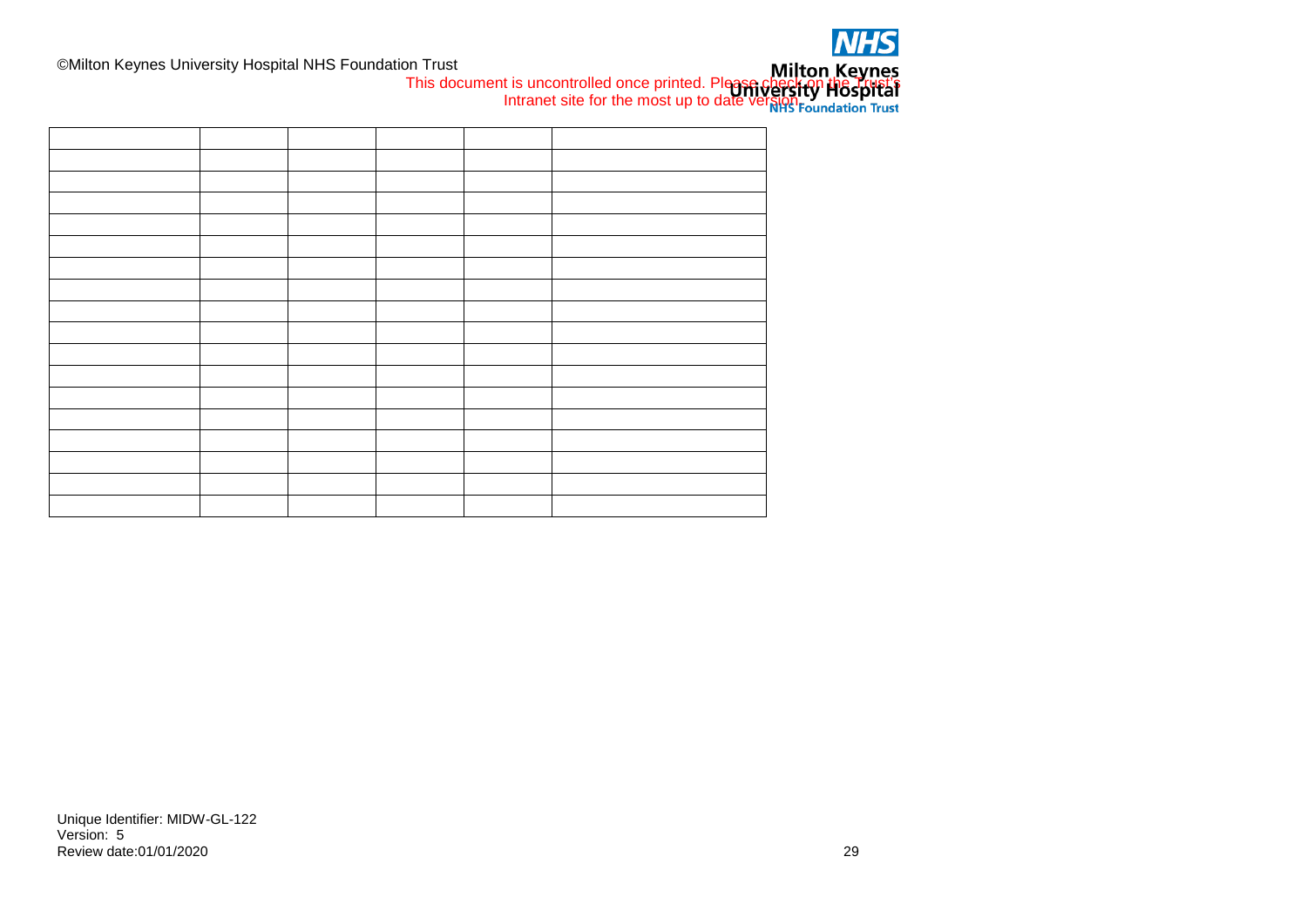

This document is uncontrolled once printed. Please check on the Trust's Intranet site for the most up to date versi**on**.

## **Appendix 4: Management of blood glucose for women with diabetes in pregnancy who require intravenous insulin infusion following administration of antenatal steroids**

- 1. Women should **eat and drink as usual and continue with their usual insulin or metformin therapy**
- 2. Set up syringe driver with a with a 50 ml pre-filled insulin syringe for IV use and connect via Y connector to IV line: one ml/hour is equivalent to one unit of soluble human insulin/hour
- 3. Measure capillary blood glucose using ward based blood glucose every hour
- 4. Adjust insulin rate according to sliding scales as shown: dose usually ranges from 0.5-6 units/hour.
- 5. Aim to keep blood glucose 4-7mmol/l
- 6. Discontinue intravenous insulin infusion when no additional IV insulin needed to control blood glucose (i.e. 0 units of insulin/hour) for 2-4 consecutive hours

#### **Sliding Scale**

| Insulin (units/hour) |
|----------------------|
|                      |
|                      |
| 2                    |
|                      |
|                      |

**# and urgently contact Consultant (Bleep 1062) or Specialist Registrar (Bleep 1549)**

#### <span id="page-29-0"></span>**INSULIN AND FLUID CHART**

#### **INSULIN AND FLUID CHART**

| <b>Date</b> | <b>Start time</b> | <b>Fluid</b>                                                                    | <b>Volume</b><br>(m <sub>l</sub> ) | <b>Batch No</b> | Infusion<br>Rate   | Time<br><b>Started</b> | Set Up By<br>(Initials) | <b>Added By</b><br>(Initials) | Dr's Signature |
|-------------|-------------------|---------------------------------------------------------------------------------|------------------------------------|-----------------|--------------------|------------------------|-------------------------|-------------------------------|----------------|
|             |                   | 50 mls Sodium Chloride 0.9% with 50<br>units soluble human insulin (pre-filled) | <b>50ml</b>                        |                 | $0 - 4$<br>ml/hour |                        |                         |                               |                |
|             |                   | 50 mls Sodium Chloride 0.9% with 50<br>units soluble human insulin (pre-filled) | 50 <sub>ml</sub>                   |                 | $0 - 4$<br>ml/hour |                        |                         |                               |                |
|             |                   |                                                                                 |                                    |                 |                    |                        |                         |                               |                |
|             |                   |                                                                                 |                                    |                 |                    |                        |                         |                               |                |
|             |                   |                                                                                 |                                    |                 |                    |                        |                         |                               |                |

**Patient Label**